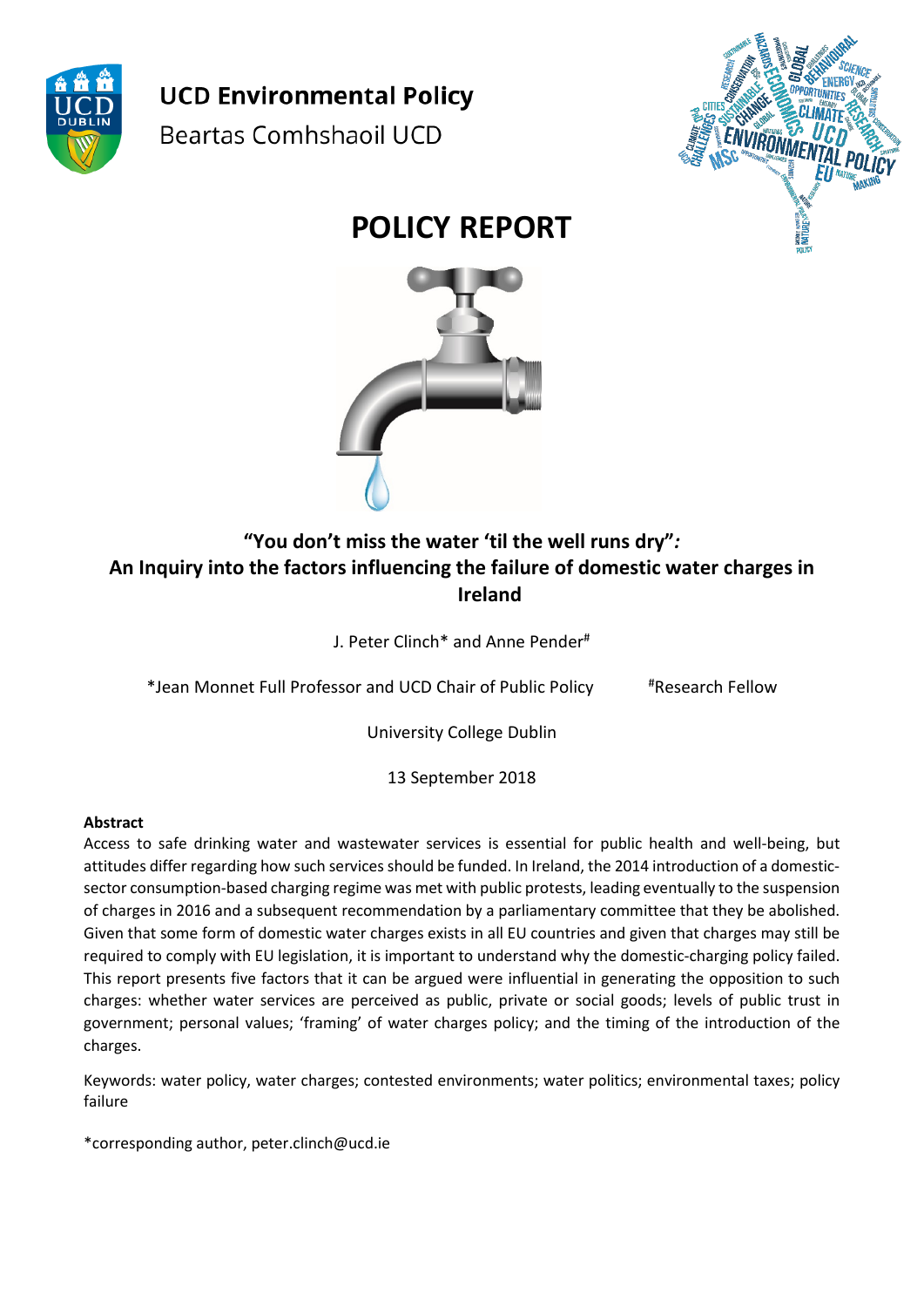### **Executive Summary**

Access to safe drinking water and wastewater services is essential for public health and well-being, but attitudes differ regarding how such services should be funded. In Ireland, the 2014 introduction of a domesticsector consumption-based charging regime was met with public protests, leading eventually to the suspension of charges in 2016 and a subsequent recommendation by a parliamentary committee that they be abolished. Given that some form of domestic water charges exists in all EU countries and given that charges may still be required to comply with EU legislation, it is important to understand why the domestic-charging policy failed. This report argues that public opposition to domestic water charges was not generated by one single issue and presents five factors that it can be argued were influential:

- *1. Opinions about water as a human right*
- A key claim made by the anti-water charges campaign was that water is a human right and that funding water services through general taxation is the only way to protect access to these services for all. The campaign appeared to interpret and communicate this to mean unlimited treated water delivered to homes for free.
- However, while water as a substance may be considered as free, its treatment and transportation are not. Wastewater services incur real and significant costs, which a general taxation model may not be able to deliver over the longer term. This has certainly been the case in Ireland, where investment in water services has long had to take a back-seat to more politically-urgent areas such as health and education.
- *2. Levels of public trust*
- It is clear that public trust in government and public institutions, both internationally and in Ireland, was damaged by the fallout from the economic crisis. Lack of trust and perceptions of fairness have implications for how accepting people are of government policies, and it is likely that this partly drove opposition to the introduction of domestic water charges.
- Among EU member states, public trust in national political institutions fell by 18% between 2007 and 2013, particularly in countries that were confronted with austerity measures imposed by external actors.
- This was especially evident in Ireland: between 2006 and 2014, levels of mistrust in the Irish parliament increased from 39% to 54%, peaking in Autumn 2010, when, of all EU-15 citizens, the Irish had the highest levels of mistrust in both their parliament and government.
- Efforts have been made to enhance trust through the establishment of the Public Water Forum (under the Water Services Act 2014) as an independent consumer consultative forum which addresses affordability issues, costs, communications /education and engagement.
- *3. Personal values of water consumers*
- The personal values of those opposed to the water charges appear to have played a role in shaping their resistance. Strongly held views about the value of continued public ownership of Irish Water, for example, were taken seriously enough by the Expert Commission and the parliamentary committee for the issue to be the first one addressed in both of their reports.
- The actual value people put on water services can be influenced by the level of service they are accustomed to receiving. In the Dublin area, for example, where the opposition campaign appeared to be strongest, it has been 40 years since households have had to pay directly for water services. As a result, they may have taken it for granted that water is not something to be paid for directly and, so, any attempt to introduce direct charges would naturally be met with strong opposition.
- *4. How the charges were framed by government and protesters*
- In environmental disputes, frames are generally centred around what the key issue is and how it should be settled.
- The government's predominantly economic and financial-based framing was driven, no doubt, by the very real demands of bringing the public finances back into line and to comply with the EU's Water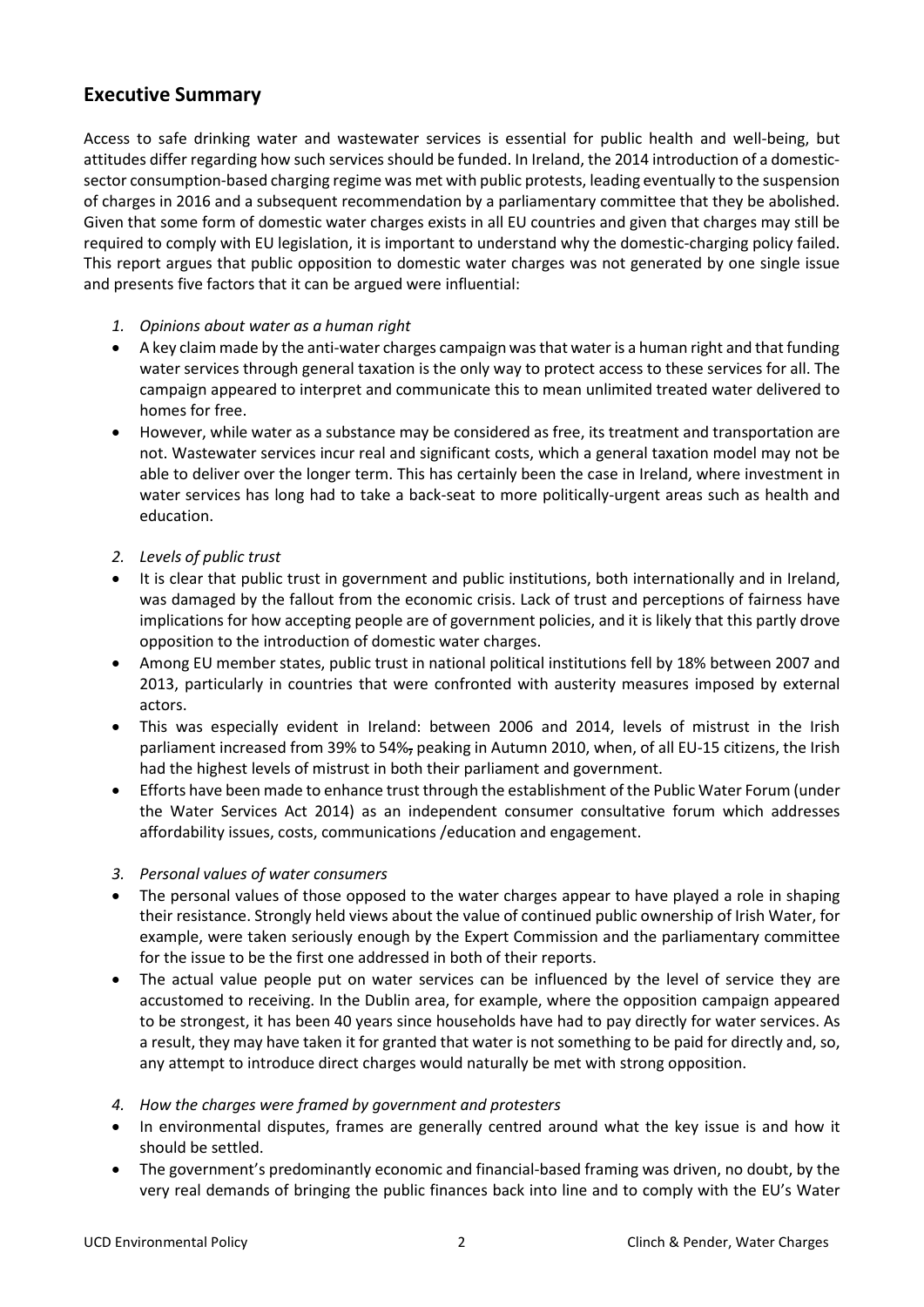Framework Directive. However, its neglect of social concerns, such as poverty proofing the measure more clearly, may have inadvertently fed public resistance to the charges.

- The emphasis on social concerns amongst the protesters may, however, also point to an 'activist-type' mindset driving some of the anti-water charge campaigners, along with their framing of the use of civil disobedience tactics as necessary and acceptable.
- Whether the public viewed the charges as a potential loss or gain, especially for those households who had not been paying directly for water services for decades, is also relevant whereby research shows that people value a loss more than an equivalent gain. Such frames of losses or gains are not necessarily immune to change, as illustrated by the changing attitudes experienced by group-water scheme members over the years, thus showing the potential for a similar shift being achievable in relation to public water service customers.
- There is also some evidence that the framing and interpretation of water charges by the Irish public has been inconsistent, in that polls suggest people agree both with a right to water concept and also agree that everyone should pay something as it is a precious resource.
- *5. Timing of the charges*
- The timing of the introduction of charges may have helped to fuel opposition in two ways. Firstly, there was the cumulative impact of contractionary national budgets from 2008 onwards, including service cuts, increased charges and taxes, falling income and high private debt. In this context, the water charges, coming, as they did, at the end of these measures may have been the last straw for certain people.
- The signs of recovery appearing from early 2014 onwards, and announced by government, may also have led to a perception that the charges were no longer necessary and so could be 'safely' resisted i.e. the economy was no longer in danger.

The report also examines how representative was the opposition campaign:

- Despite the anti-water charges campaign resulting in a dramatic policy reversal by the government, analysis of data suggests that the protesters only represented around 30% of all Irish households, at most, with the other 70% paying for water services as Irish Water customers, through group water schemes, or by privately funding their own wells and wastewater treatment.
- Exit poll data for the 2016 general election showed that fewer than one in ten voters (8%) cited water charges as the most important issue influencing their choice of first preference candidates; even amongst those voting for parties and candidates active in the anti-water charges campaign.
- This raises interesting questions regarding why the government was reluctant to persist with the charging regime and whether it would eventually have become accepted policy, as occurred with the previous introduction of domestic waste charges.

The factors driving opposition to the introduction of domestic water charges in Ireland appear to have been multiple and complex in nature, combining political and personal circumstances around the time of introduction as well as in preceding decades. Consequently, any future attempts to resolve them are also likely to be complex and time-consuming. The 2017 parliamentary committee report has recommended that the Irish Government must provide funding certainty for water services from general taxation (Houses of the Oireachtas, 2017, p.7) but it remains to be seen if, and how, this will be implemented. Any repeat of previous failures to invest adequately in water services will have long-term implications for competitiveness, economic growth and quality of life.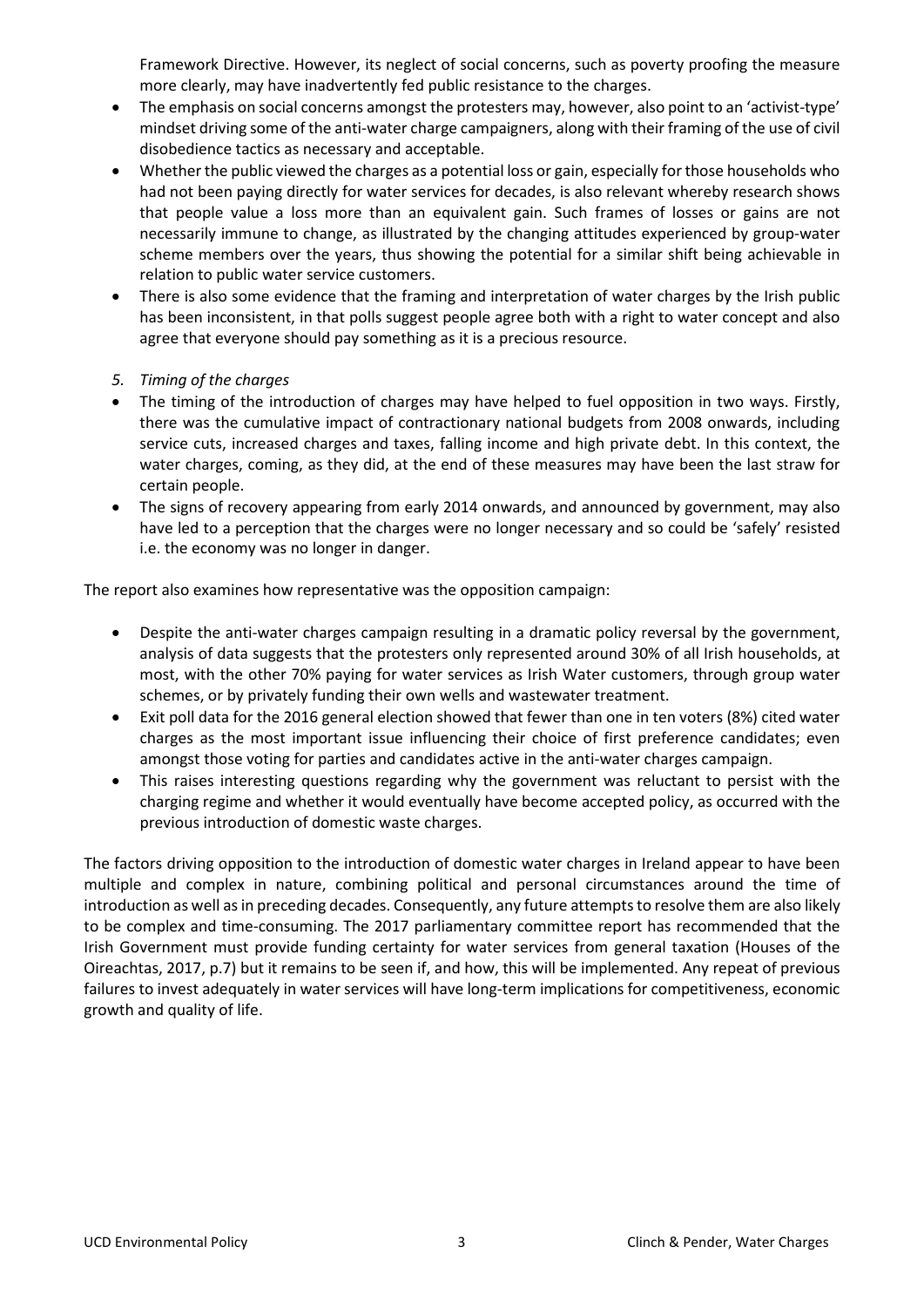#### **1. Introduction**

Access to safe drinking water and wastewater services is accepted as being essential for public health and well-being but attitudes differ across Europe and internationally as to how such services should be funded. Prior to 2013, domestic water services in Ireland were funded through general taxation after the nationwide abolition of non-consumption-based domestic charges in 1997. The introduction of direct charges for water services in 2013 under the Water Services (No.2) Act was met with public opposition and protest, following which the charges were initially suspended and then recommended for abolition in 2017. As a result, Ireland will be the only nation in Europe where the majority of households does not pay directly for the water they use (McGuill, 2016).

This paper aims to provide insights as to why Ireland continues to be an outlier in respect of the funding of domestic water services from the central exchequer. It focuses, in particular, on the underlying factors may have been influencing the public's response to consumer water charges and the government's eventual decision to abolish the charges. There has been some research<sup>[1](#page-3-0)</sup> and much public discourse regarding how the political environment and the handling of the policy by successive governments contributed to the failure of the water charging policy. Therefore, this paper examines a number of other potential reasons for the policy failure. The paper begins with a summary of the European and Irish legislative context underpinning the funding of domestic water services. It then explores five factors that may have played a role in people's attitudes towards water charges:

- Contested views of water as a resource;
- Levels of public trust in government;
- Personal values regarding water services;
- How the water charges were "framed" by government and the public;
- Timing of the introduction of the charges.

The implications of these factors for the future provision of sustainable domestic water services in Ireland are then discussed, along with an exploration of the representativeness of the anti-water charges campaign. Finally, the importance of, and approach to, addressing the factors underlying the opposition to the charges is examined.

#### **2. Funding of water services in Europe and Ireland**

In the EU, the overarching policy tool for water management is the Water Framework Directive of 2000. The Directive aims for an integrated approach by combining the perspective of a right to water with the protection and management of water resources (van Rijswick, 2011, p.116). The preamble to the Directive recognises the public and social values of water in the statement that "Water is not a commercial product like any other but, rather, a heritage which must be protected, defended and treated as such" (European Union, 2000, p.1). However, it also recognises the economic perspective, stating that "The principle of recovery of the costs of water services, including environmental and resource costs associated with damage or negative impact on the aquatic environment should be taken into account". Member States can use economic instruments (such as tariffs and taxes) to do so.

This dual goal is further elaborated in Article 9, where Member States are to ensure, by 2010, that "waterpricing policies provide adequate incentives for users to utilise water resources efficiently and, thereby, contribute to the environmental objectives of the Directive". They are also to ensure an adequate contribution towards the recovery of the costs of water services from different water uses, including, industry, households and agriculture. Environmental organisations had pushed for full-cost pricing for all water supplies to be included in the Directive as a means of environmental protection but pressure from the agricultural and chemical sectors amongst others led to a weakening of this in the final version (Kaika, 2003, p.305; Page & Kaika, 2003, p.332). The European Parliament's agreed position was also in favour of full-cost pricing but Southern European socialist MEPs voted against it, arguing that Article 9 had a "market

<span id="page-3-0"></span> $1$  See Jollands and Quinn (2017) and Herne (2015), for example.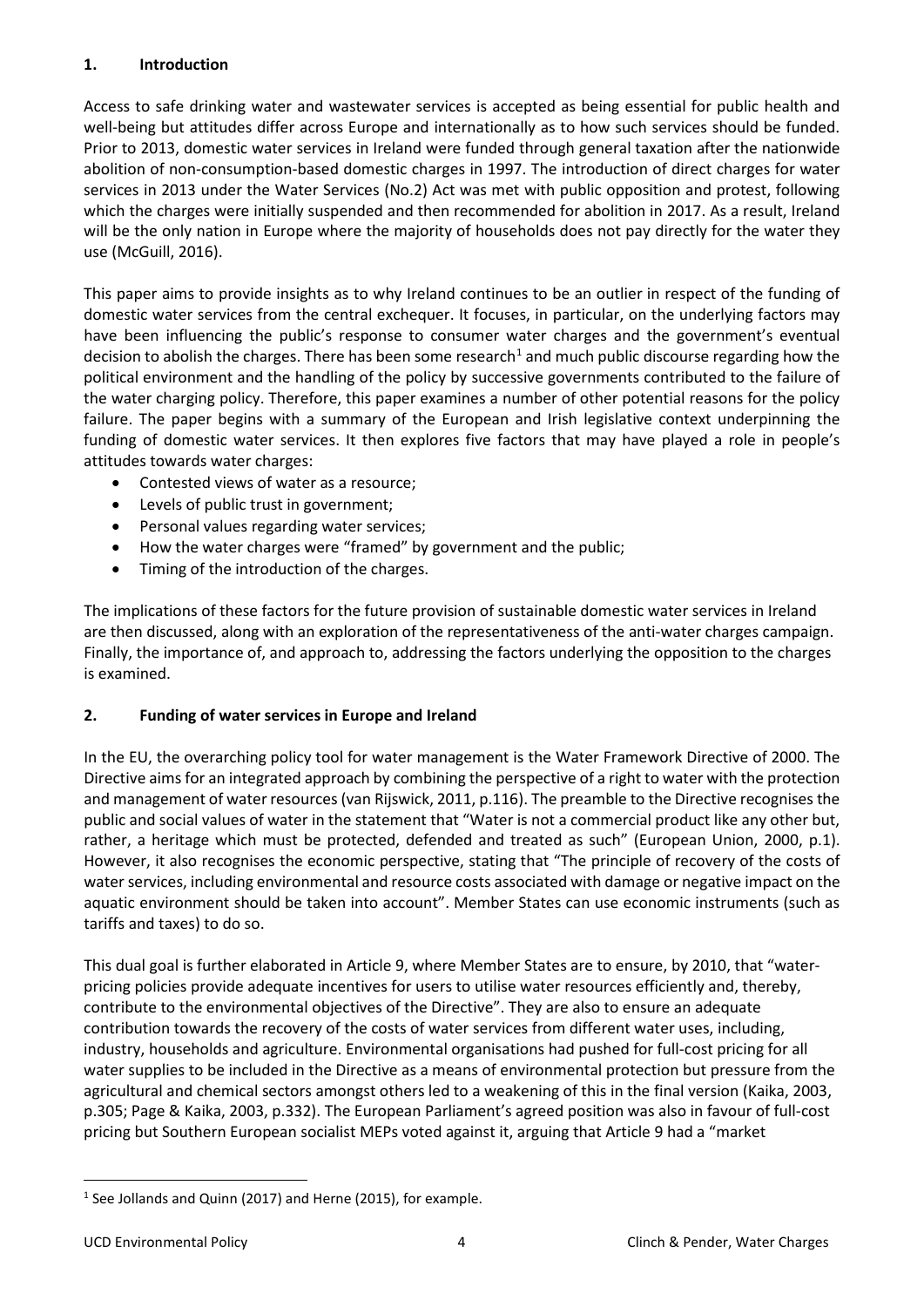economy" orientation, was "fundamentally neoliberal", and would place an economic burden on water consumers (Kaika, 2003, p.309-310).

Some critics echo this, arguing that the Directive does not give sufficient recognition to the social aspects of water services, offering instead a narrow perception of water as "a resource that can be transformed into an economic commodity" (Melo Zurita et al., 2015, p.171). However, full cost recovery is not mandatory – paragraph 38 of the Preamble states that the principle "should… be taken into account…" and, in Article 9, Member States are "permitted to take into account the social, environmental and economic effects of such recovery". They may also exempt certain water uses from contributing to cost recovery but only if they can show that doing so will not compromise the achievement of the Directive's objectives. Member States themselves have differing views on the nature of water services - some regard water as a public good, while others see water services as a commercial product, with resulting differences in ownership and management of water services and provision, including cost recovery mechanisms (van Rijswick, 2011, p.115-116). These range from direct tariffs or charges imposed on consumers to full-tax financing (Castelluci, 2015, p.3).

In Ireland, there is no explicit reference to a right to water in the Constitution and the country also abstained from the vote on the adoption of the UN General Assembly 2010 Resolution on the right to safe and clean drinking water and sanitation. Neither is there any legal right to basic water services in Ireland (TASC, 2012, p.6). Until the late 1970's, the approaches to water services policy of successive governments in Ireland could be said to have recognised both the public and economic characteristics of water services. Domestic water services provided by local authorities were financed by means of water "rates" paid by households, calculated on the basis of the rateable value of the dwelling house. In rural areas, central government provided grant assistance as part of a programme to increase piped water supplies, usually by means of group water schemes or private wells. Members of the group water schemes then paid a (usually flat-rate) charge to cover the costs of maintaining the schemes (Hanke, 2003, p.212-213).

This system changed in 1977 when the Fianna Fáil party was elected to a majority government on a promise to abolish domestic water rates, with water service costs to be funded by increased indirect taxes and a "rate support grant" for local authorities, financed by government borrowing. However, following the election of a Fine Gael-Labour Party coalition government in late 1982, grant-aid was cut and local authorities were given the power to levy domestic water charges (Jollands & Quinn, 2015, p.172). A (flat-rate) local authority domestic-service levy was subsequently introduced in 1985; however, as the previously increased taxes were not reduced, there was public opposition to what was perceived as 'double taxation', viewing the proposed rates as unrelated to consumption and representing an unfair burden on the poor, particularly in the Dublin City area. As a result, the levy was implemented by most local authorities but not in Dublin city and county (CPA, 2015, p.6).

This situation persisted until 1994, when Dublin city and county was divided into four new local authority areas, all of which, apart from Dublin City, introduced a flat-rate water charge. Again, there were public concerns about double taxation and the prospect of increasing water prices and a period of public demonstrations, boycotts and court cases over non-payment followed. In advance of the upcoming general election in late 1997, the Fine Gael-Labour Party government passed the Local Government (Financial Provisions) Act, 1997 which, effectively, abolished domestic water charges for the country as a whole from 1 January 1997, a move widely regarded as an attempt to block anti-water charge election candidates (McGee, 2012). The cost of public-water services was now to be funded from the proceeds of motor taxation receipts. Through all of this, group water scheme members continued to pay directly for their water services. In addition, there was the gradual introduction of metering and volumetric billing for group schemes and over 80% of member households are now metered (National Federation of Group Water Schemes, 2016, p.1-2).

The OECD acknowledged that central government funding for all capital and current costs of household water provision in Ireland had the advantage of being relatively straightforward and easily understood, as well as avoiding capital and administrative costs for metering and charging. However, it also declared that the absence of charging and metering in Ireland not only gave households zero incentive to save, but also created inequalities between households (OECD, 2010b, p.73), a view echoed by the Irish Commission on Taxation who stated that those who did use water sparingly were, in effect, subsidising those who used it irresponsibly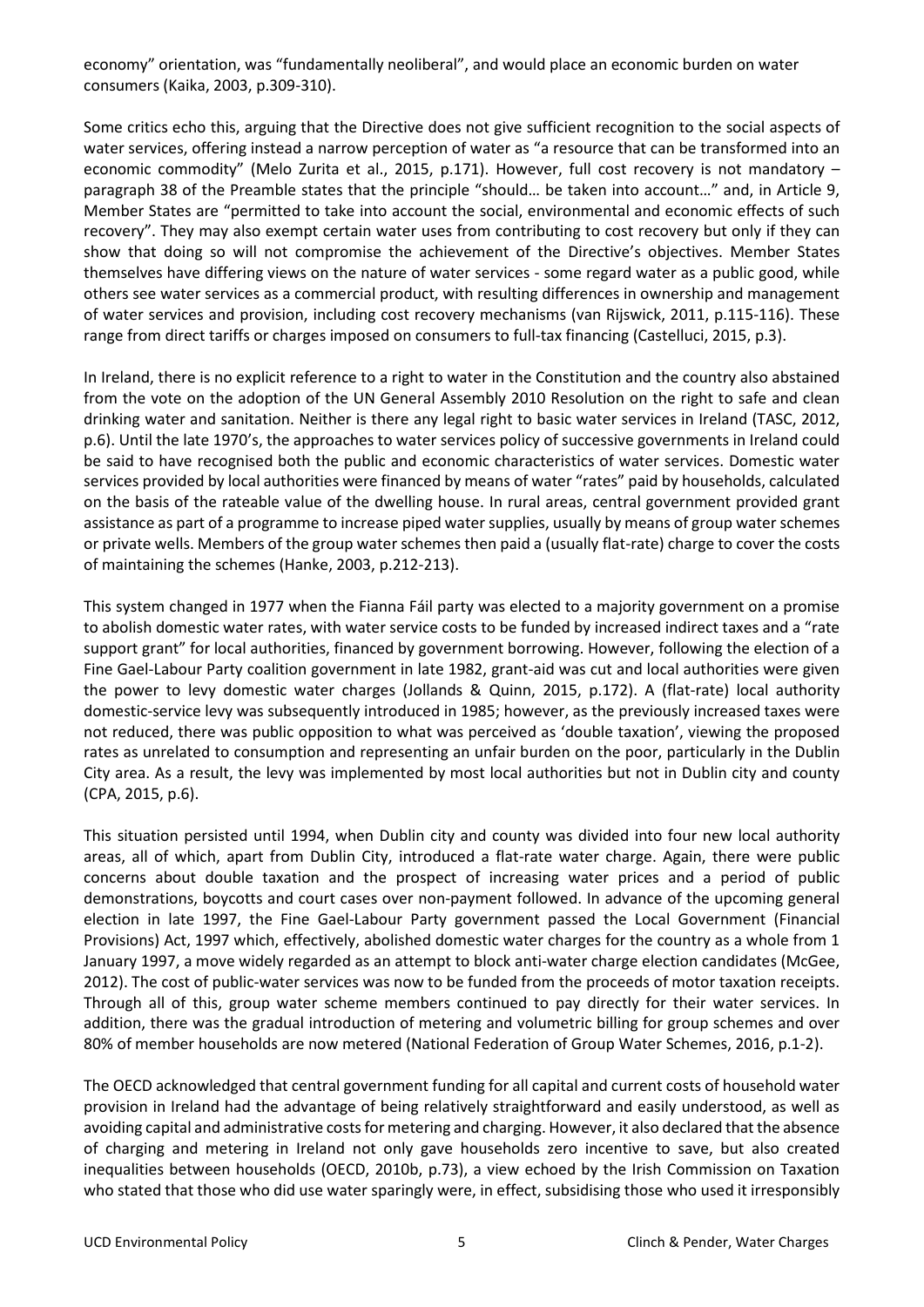(Commission on Taxation, 2009, p.15). There is also the view, taken by the OECD (2010b, p.73) amongst others, that government policy on water services since 1977 has reflected (and also perhaps compounded) water users' low awareness of the amount of water they use and the costs involved in supplying that water. During the "Celtic Tiger" economic boom from the late 1990s onwards, for example, there was no requirement for the thousands of houses built during this time to be fitted with water saving equipment (Zhao & Crosbie, 2012, p.3), let alone meters, although local authorities did benefit from a major income boost due to the imposition of a development levy on such developments (Jollands & Quinn, 2015, p.172-173). In Dublin, in particular, where it has been 40 years since the last comprehensive system of domestic water charges, as Scott (2003, p.2) points out, "a generation of people is growing up without realising that water is expensive to deliver".

Critically, there is also the situation that, since the majority of domestic water services are funded through the exchequer, such services compete with other areas of public expenditure such as health, policing and social welfare, which are arguably higher on the minds of the voters for the reasons stated above. This has led to constrained and variable year-on-year funding for water services and a significant under-investment resulting in ageing, poor-quality water infrastructure, for example, the average age of Irish water mains is between 65 and 85 years, compared to an EU average of 36 years. Approximately half the treated water is lost due to leakage from the distribution network and at least 180,000 properties are at risk of not meeting EU lead standards for drinking water (Irish Water, 2015, p.14). In Dublin, there is little or no spare drinking water capacity (Kelly-Quinn et al., 2014, p.1).

#### **3. Introduction of domestic water services charges in Ireland**

The first indications of a possible reintroduction of a domestic water services charge came in 2009 at the height of the financial crisis, in the Renewed Programme for Government of the Fianna Fail-Green Party coalition, with the proposal to charge for "treated water use that is fair, significantly reduces waste and is easily applied…based on a system where households are allocated a free basic allowance, with charging only for water use in excess of this allowance" (Government of Ireland, 2009. p.5). This was followed by a government decision to introduce a scheme of water charges in National Recovery Plan 2011-2014 (Government of Ireland, 2010a). This plan became the basis for the agreement in November 2010 of the EC-ECB-IMF "troika" financial support package (Government of Ireland, 2010b). It is notable that during this same period, the Irish government was involved in negotiations on the EU Water Framework Directive where, from the outset, it adopted an "opt-out" position in relation to Article 9's clause on recovery of water service costs (Kaika & Page, 2003, p.326) despite this being part of government policy. The Directive was formally adopted just one month after the financial support package was agreed.

A new Fine Gael-Labour government came into power in 2011 committed to implementing the remaining steps in the National Recovery Plan. Both parties while in opposition had opposed the introduction of water charges (and a domestic metering program) and it wasn't until 2013 that the Water Services (No.2) Act established domestic billing and a new semi-state company - Irish Water - which was to take over responsibility for the management of water services. In October 2014, after a public consultation process, Irish Water's charges plan was approved. This was based on volumes used and a free allowance (Irish Water, 2014). However, it was not long before the policy began to unravel as, following a period of nationwide protest, these were superseded by new charges announced in the Water Services Act, 2014, which placed a cap on bills and reduced the price charged for metered customers (CPA, 2015, p.8). The anti-water charges movement was initially centred around members of the United Left Alliance and other small socialist groups, as well as nonparty elected representatives. It had a central message that "People already pay for water. This is another tax. It is a money-raising and privatisation ploy by the Government" (McGee, 2012). A series of public protests followed, mainly concentrated in the larger cities, followed by the formation of the "Right2Water" campaign in September 2014. This consisted of activists, citizens, community groups, trade unionists and political parties including Sinn Féin, Anti-Austerity Alliance (now "Solidarity"), People Before Profit and the Workers' Party, as well as other independent elected representatives. It called on the government to "recognise and legislate for access to water as a human right" and to "abolish the planned introduction of water charges" (Herne, 2015, p.6).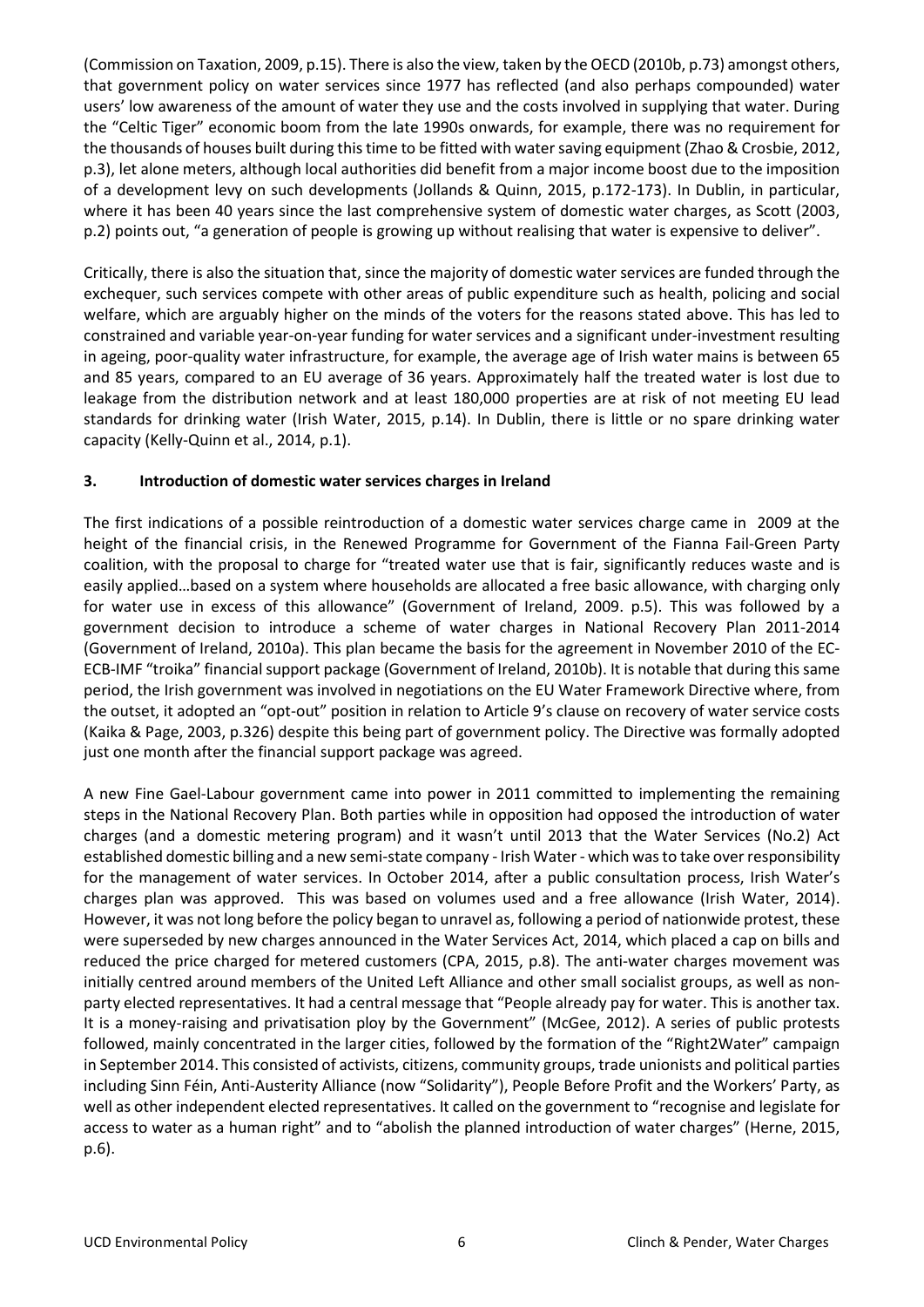The public protests continued - including disruption of water meter installations - until, following a general election which resulted in a Fine Gale-led minority government support by Fianna Fail through a 'Confidence and Supply' arrangement, a decision was taken in May 2016 to suspend domestic water charging pending a review of the system by an Expert Commission set up by the government (Expert Commission on Domestic Public Water Services, 2016, p.7). This ultimately resulted in funding of water services reverting to general taxation while "wilful wastage of water" was to be monitored and subsequently addressed by means of "incentives, levies and other measures" (Houses of the Oireachtas, 2017, p.7-9

#### **4. Factors influencing public attitudes towards the water charges**

On the face of it, the anti-water charges campaign appears to have been instrumental in the eventual recommendation to abolish the charges. But what exactly was it about the charges or the Irish situation that generated this opposition, given that similar charges are in place in all other EU member states?

#### **4.1 Factor 1: Defining water as a public or private good**

One of the key arguments put forward by the Right2Water campaign was that water is a human right and so should be available to all without restriction. This view is part of the more general debate on whether water should be regarded as a public or a private (economic good), which, in turn, has implications for ones view on how the supply of water should be financed.

#### *Water as a right / public good*

Many believe that access to water services is a human right and governments have a responsibility to ensure it is "freely" available to all (OECD, 2003, p.19). The history of water as a human right stretches back millennia, with the Koran, for example, considering access to water a right of all persons, whether on private or publicly held property (Civic, 1998, p.437). Ancient Jewish law regarded drinking water from springs or streams as a gift from God and any attempt to commodify it or sell it as tantamount to desecration (Salzman, 2006, p.6-7). In 2010, the United Nations General Assembly declared "safe and clean drinking water and sanitation to be a single human right under international law" in its July 2010 Resolution (United Nations, 2010). The global water justice movement similarly believes that "water is the common heritage of all humans and other species, as well as a public trust that must not be appropriated for personal profit or denied to anyone because of inability to pay" (Sultana & Loftus, 2012, p.5-6). In Ireland, some political parties are also of the view that water is a public good (see Sinn Féin , 2015) and those opposed to water charges claimed that people's right to water was under threat from the new charging regime evidenced in statements such as: "The government's aim of treating water like any other utility (gas, electricity, etc.) should be a concern for all…water is not like any other good in that you cannot live without it and there is no alternative…[and] Ireland's established practice of paying for water and sanitation through progressive general taxation…is also the clearest, possibly only, method which is assured of vindicating the human right to water" (Right2Water, 2016, p.8-10).

The realisation of such a right to water depends on the on-going availability of a safe, secure and reliable supply of such services (van Rijswick & Keessen, 2012, p.133). While over seventy percent of the earth's surface is covered with water, only 0.5% is available freshwater which must be sourced from rivers, underground aquifers, lakes, etc., treated it to make it suitable for human consumption, stored and then distributed to where it is needed. Systems to collect and properly treat wastewater are also required (World Business Council for Sustainable Development, 2006). Given the limited amount of freshwater available globally, managing the demand for and consumption of this valuable resource is also essential, so that it is used in a sustainable manner with losses and wasteful usage minimised. According to the United Nations World Water Assessment Programme (2016, p.12), "Global water demand is projected to increase greatly over the next several decades; at best, available resources will remain unchanged. This will put a direct strain on economic development, and indirectly through social unrest and unhealthy ecosystems." Reliance on increasing supply to meet human demand is no longer an option, since it can involve the often-controversial transfer of water from rural to urban communities. It also usually means reducing the water supply available to support other species and habitats, the ecological and environmental value of which is another dimension to water.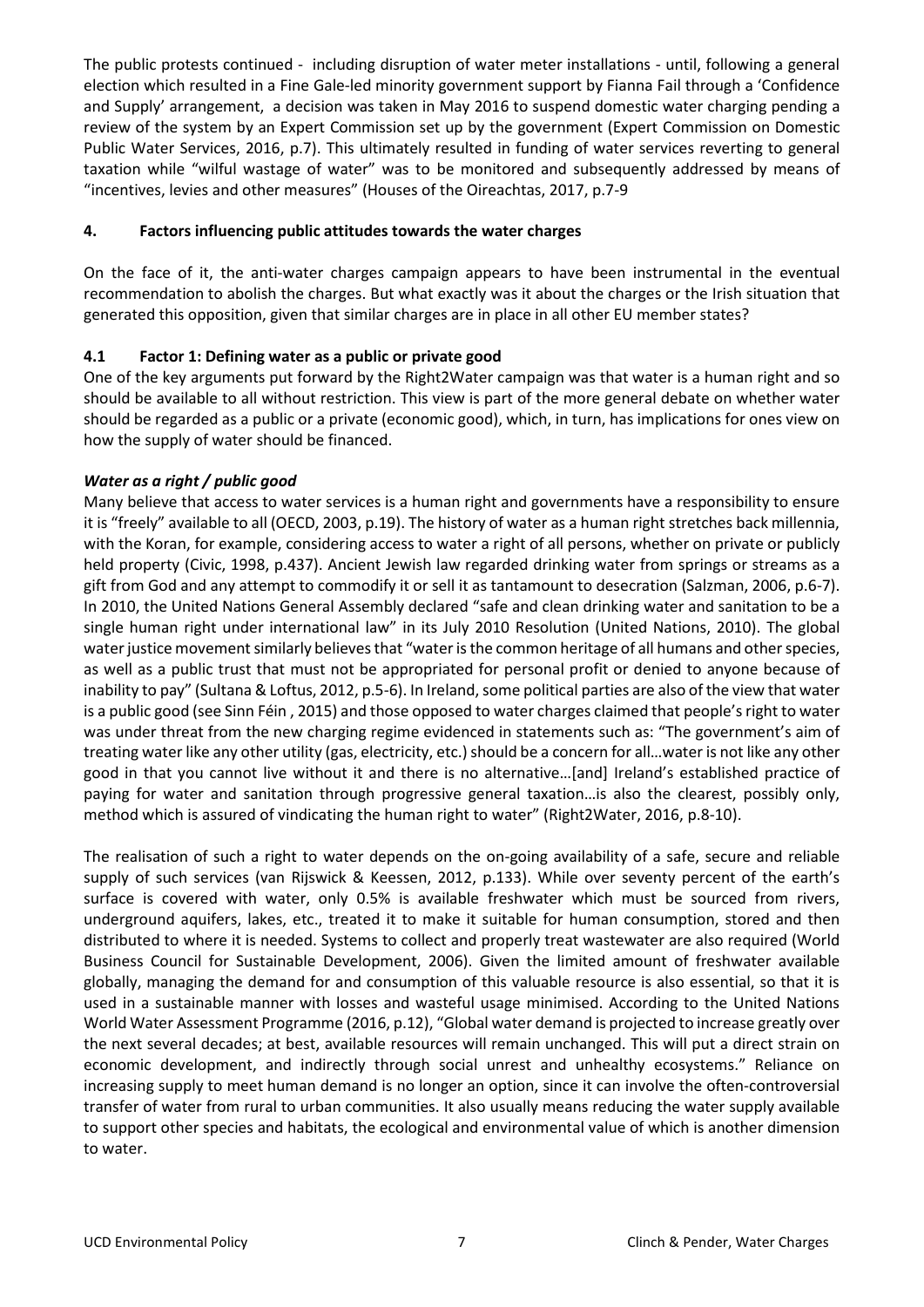Water quality is projected to deteriorate rapidly over the coming decades as a result of industrial production, mining and untreated urban runoff and waste water, as well as intensive use of agricultural fertilizers, all of which generate a wide range of chemical pollutants and pathogenic contaminants. As a result, it is estimated that by 2050, one-third of the world's population will face risks from excessive nitrogen and phosphorus in their water and one-fifth will face high water-quality risks from excessive biochemical oxygen demand (Veolia & International Food Policy Research Institute, 2015, p.3). At present, more than 40% of the global population is currently affected by water scarcity (United Nations, 2006, p.1) and by 2050, at least one in four people is likely to live in a country affected by chronic or recurring shortages of fresh water (United Nations, 2017).

In Ireland, while there is an abundant supply of surface water and ground water resources (EPA, 2016a, p.67), there is a mismatch between the areas of highest availability of water for abstraction and areas of highest concentration of water users (Kelly Quinn et al., 2014, p.2). The management of water supplies is complex and costly due to these variations and because of the highly-dispersed nature of the distribution network (EPA, 2016b, p.2)*.* Similarly, while the quality of Irish groundwater and surface waters is among the best in Europe (EPA, 2016a, p.69), there has been a significant increase in pesticide contamination of drinking water supplies in recent years and chemicals such as lead and trihalomethane continue to pose contamination problems (EPA, 2016a, p.27), with the most widespread water quality problem being that of phosphorus and nitrogen discharges from household wastewater and agricultural activities (EPA, 2016a, p.70). As a result, the country is a long way from achieving the 'good status' required under the EU Water Framework Directive (Expert Commission on Domestic Public Water Services, 2016, p.8). Thus, while many accept there is a right to water, it is not universally agreed that there is a right to "free" treated water and this is reflected by charging schemes worldwide.

#### *Water as an economic good*

The economic resources needed for the provision and maintenance of water services mean that water services can be viewed as an "economic good" with a consequent economic value. Where water services are provided via infrastructure such as reservoirs, water treatment facilities and water pipelines, they acquire what are known as "private good" characteristics, where consumption by one person reduces availability for others and access to the resource can be restricted unless payment is made. In the run-up to the Rio Earth Summit in 1992, the International Conference on Water and Environment held in Dublin adopted four principles for sustainable water management, the fourth of which states that "Water has an economic value and should be recognized as an economic good, taking into account affordability and equity criteria" (ICWE, 1992, p.3). Other organisations such as the OECD (1987) have also highlighted the economic character of water services. However, it is still important to bear in mind that there are many benefits of water resources and services that can never be adequately measured in economic terms (Moss et al., 2003, p.27).

Some would argue that prioritising water as an economic good has been responsible for a shift towards managing water as a tradeable commodity and the subsequent promotion of water privatisation (Mangold et al., 2014, p.974). Concern has been expressed that the resulting focus on recovering the costs of service provision, for example, results in negative impacts for poorer communities (Sultana & Loftus, 2012, p.2). Evidence cited for this includes the notorious "Water Wars" in the Bolivian city of Cochabamba in the late 1990s. The Aguas del Tunari private company was contracted to provide water services and immediately raised prices to cover the infrastructure and management costs of updating local water and sewerage services. As a result, some households were forced to spend 20% of their income on water. Following widespread street protests and violence, along with almost €20 million of property damage, the government was forced to resume control of the public water supply system (Salzman, 2006, p.1-2).

In the Irish context, some of those opposing domestic water charges were concerned that the establishment of Irish Water as a public utility could eventually lead to the privatisation of water services, as indicated by statements such as: "Privatisation leads to profiteering, and it is our strongly held view that domestic water charges opens (sic) the door to privatisation and does so deliberately" (Right2Water, 2016, p.5). Similarly, the most commonly expressed view among those making submissions to the Expert Commission during its review of the charges in 2016 was not opposition to water charges per se, but rather concern that water charges, and metering of domestic households, could eventually lead to the privatisation of Irish Water and thus water services (Expert Commission on Domestic Public Water Services, 2016, p. 18; O'Neill et al, 2018) And there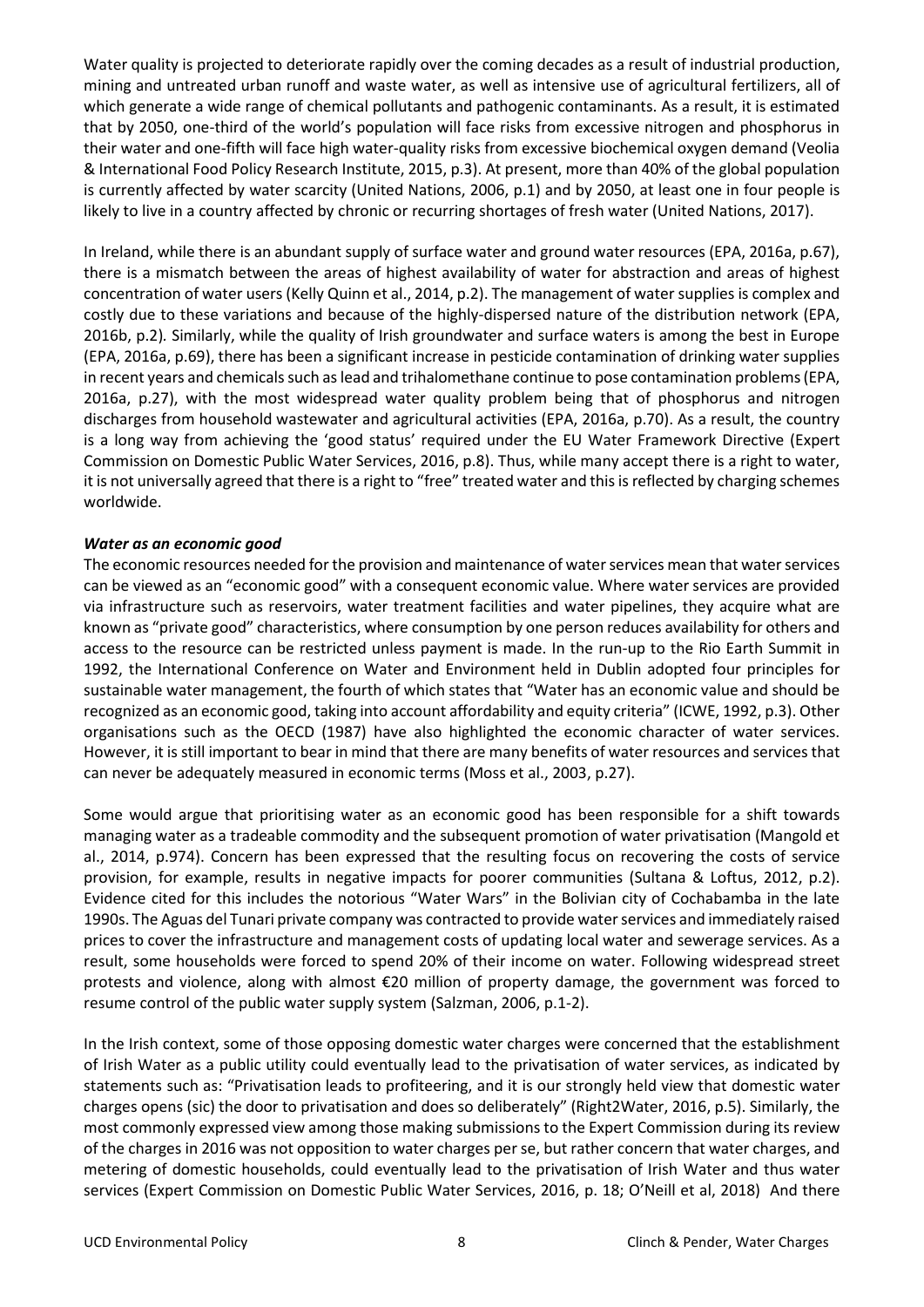were demands that the public ownership of Irish Water be confirmed by an amendment to the Constitution. A bill to provide for this passed its second stage in Dáil Éireann in November 2016 and was subsequently referred to the Committee on Housing, Planning, Community and Local Government (Houses of the Oireachtas, 2017, p.6).

#### *Water as a social good*

The acknowledgment in the Dublin principles of affordability and equity concerns also widens the definition of water and sanitation services to include social or "merit good" characteristics. Ensuring widespread access to clean and affordable water, for example, minimises the risk of poorer families who are unable to afford water bills reducing their water consumption to a level where it affects their own health and well-being and also wider public health. Others also regard access to water services as important for basic human dignity and thus socially desirable (OECD, 2010a, p.20). In this way, water services can be seen to bring benefits for society as a whole.

In the European context, some are concerned that there "is no formal legislation to protect economic accessibility" in the Directive (van Rijswick & Keessen, 2012, p.135) and that implementation of the Directive may lead to affordability issues for low-income groups and rural communities (Reynaud, 2016, p.66-67). According to the European Association of Public Water Operators, there is some evidence that the cost recovery requirement of Article 9 has been one factor in recent water price increases in the EU, along with the need for increased investment to meet more stringent environmental standards (for waste water in particular) and the struggle by water operators to cover fixed costs in the face of declining consumption in some Member States. The Association also contends that when the impact on household disposable incomes of the Europewide economic stagnation is also factored in, it is not surprising that there have been increased concerns about affordability of water services in Europe (Aqua Publica Europea, 2016, p.4). It can, however, be argued that the Water Framework Directive does attempt to address this complexity of factors, with its inclusion of flexibility for lower recovery rates by Member States (subject to justification) and also its promotion of water consumption reduction incentives. As the OECD points out, this is also something that has been reflected in the experience of Member States, where very few have attempted to impose full recovery of economic and environmental costs from water service users, Denmark being a notable exception. There, industrial and domestic users pay directly for water supply and wastewater services, resulting in high prices for both. In contrast, many Member States have some type of measures in place to address social issues such as affordability issues and ensuring access to a minimum amount of drinking water at very low prices or free of charge (OECD, 2010a, p.22, p.45 & p.77).

In Ireland, concerns about the charges' potential impact on poorer households were at the forefront of the anti-water charges campaign: "Domestic water charges are extremely regressive in nature…Those at home most, usually the most vulnerable, will generally use the most water. Unemployed, under employed, pensioners and those with disabilities will, in that scenario, be hardest hit with increasing bills calculated to reach a determined amount of income over that requires to be raised over and above allowances" (Right2Water, 2016, p.9); "Ireland is currently the only country in Europe with zero water poverty. Our government want to change that and introduce this new form of poverty to the Irish people" (Mandate Trade Union, 2016). Prior to the introduction of the charges, the government established an Interdepartmental Group to consider the affordability of the proposed new charges. The group published a report in December 2013 which indicated that single occupancy households, large families and those with medical needs were likely to be affected from a poverty perspective. However, it also noted that any scheme to subsidise such groups would be both technically and administratively difficult (Interdepartmental Working Group on Affordability Measures, 2013, p.2). In the eventual system of charges, the main affordability measure was the provision of a free water allowance for individuals of 21,000 litres per annum, along with a capping of charges at €160 for single-occupancy households and €260 for households with two or more adults and a €100 water conservation grant to assist households with water conservation measures (Expert Commission, 2016, p.15).

#### *Integrating public, economic and social perspectives*

Despite the concerns raised about the potential negative impacts of charging for water services, some argue that treating water services as an economic good can be about more than just determining how best to meet the costs of provision. Savenije and van der Zaag (2009, p.99), for example, see it as an opportunity to make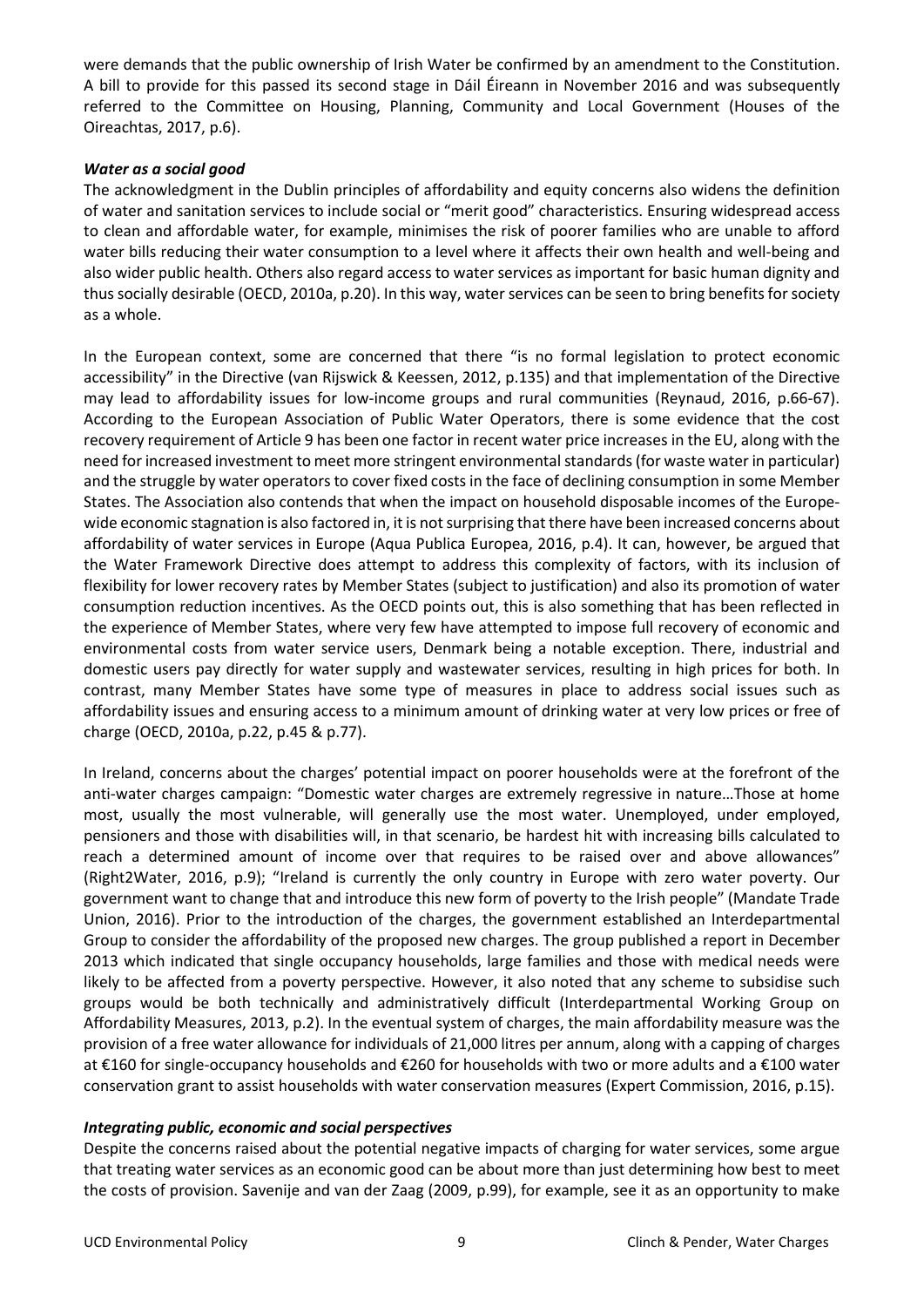integrated choices "about the most advantageous and sustainable uses of water in a broad societal context. This is increasingly important in the context of rising demand and increased pressures on what is a finite resource. As Rogers et al. (2002, p.5) put it, "In the past most cities and utilities in the world have provided water to their customers almost free of charge because water is considered a basic necessity, and because water was a relatively cheap and abundant resource. But now with much larger communities requiring service…perhaps the best way to utilize water to the best and most-valued uses is to put a price on water, and construct appropriate tariff structures to meet different social, political and economic goals in different situations."

This is not a new idea. In Ancient Rome, for example, water services were regarded as both a public and private good with resulting benefits for both sets of users. One set of piped water served the city's *lacus*, or public basins and fountains, where people could obtain water for domestic uses for free. A second set of pipes provided water directly to private houses or baths and was paid for by the owners in the form of a special water tax or *vectigal*. A priority system ensured that public needs were served first, then private uses, then baths and revenue from the vectigal provided the funds needed to maintain the whole water system. In this way, treating water as an economic or "priced" good enabled the public or "social" benefits to be provided (Salzman, 2006, p.12-15).

As the OECD (2003, p.19) states, "… it is generally acknowledged that the right to water does not mean unlimited consumption, especially when ecological or economic constraints prevail". The United Nations Committee on Economic, Social and Cultural Rights (CESCR), also, in its work to define the scope and content of a human right to water implicitly acknowledges some form of payment for water consumption in its declaration that "water, and water facilities and services, must be affordable for all" (CESR, 2002, para  $12(c)(ii)$ ). A similar position has been taken in countries such as the Netherlands, where the Court of Appeal in the district of Den Bosch ruled in 2010 that "the recognition of a human right to water does not mean than a claim can be made for the provision of water at no cost" (van Rijswick & Keessen, 2012, p.130).

Additionally, it is argued that the "failure to recognise the economic and other values of water services is one of the factors that set in motion a vicious cycle of under-funding in water-related infrastructure and management activities" (OECD, 2010a, p.19). The negative consequences that can result from such underfunding are illustrated in the "free water dilemma", as described by Savenije and van der Zaag (2009, p.99): "If water is for free, then the water provider does not receive sufficient payment for its services. Consequently, the provider is not able to maintain the system adequately, and, hence, the quality of services will deteriorate. Eventually the system collapses, people have to drink unsafe water or pay excessive amounts of money to water vendors…". Such a situation affects poor and vulnerable communities the most. Thus, water may be a human right but not in unlimited amounts and not necessarily for free. Nevertheless, the argument of the Right2Water campaign in Ireland interpreted and communicated the phraseology of "water as a human right" to mean unlimited treated water, delivered to your home, for free.

#### **4.2 Factor 2: The role of trust in Irish attitudes to paying for water**

In addition to one's views on whether water should be regarded as a public or economic good, aspects of our experiences and daily lives can also influence how we respond to any new situation or issue, often in ways of which are not directly aware, and this can affect the success of otherwise of new policies such as water charging.

"Mental models" are one way to explain how we think about things in the world around us. They contain assumptions that are often based on our own previous experience or the experiences of our peers. These can influence what we perceive, pay attention to, and recall from memory (World Bank, 2015, p.69). One key influence on our mental models is our level of trust, which is usually understood as holding a positive perception about the actions of an individual or an organisation (OECD, 2017, p.16). If we perceive those in authority as untrustworthy, for instance, this perception will reinforce our mental model that we must be on guard against their potential betrayal. Internationally, public trust in national governments and political institutions has been declining in recent decades (Quandt, 2015). There is also evidence that individuals hold more negative views towards government and the economy when exposed to economic insecurity (Reeskens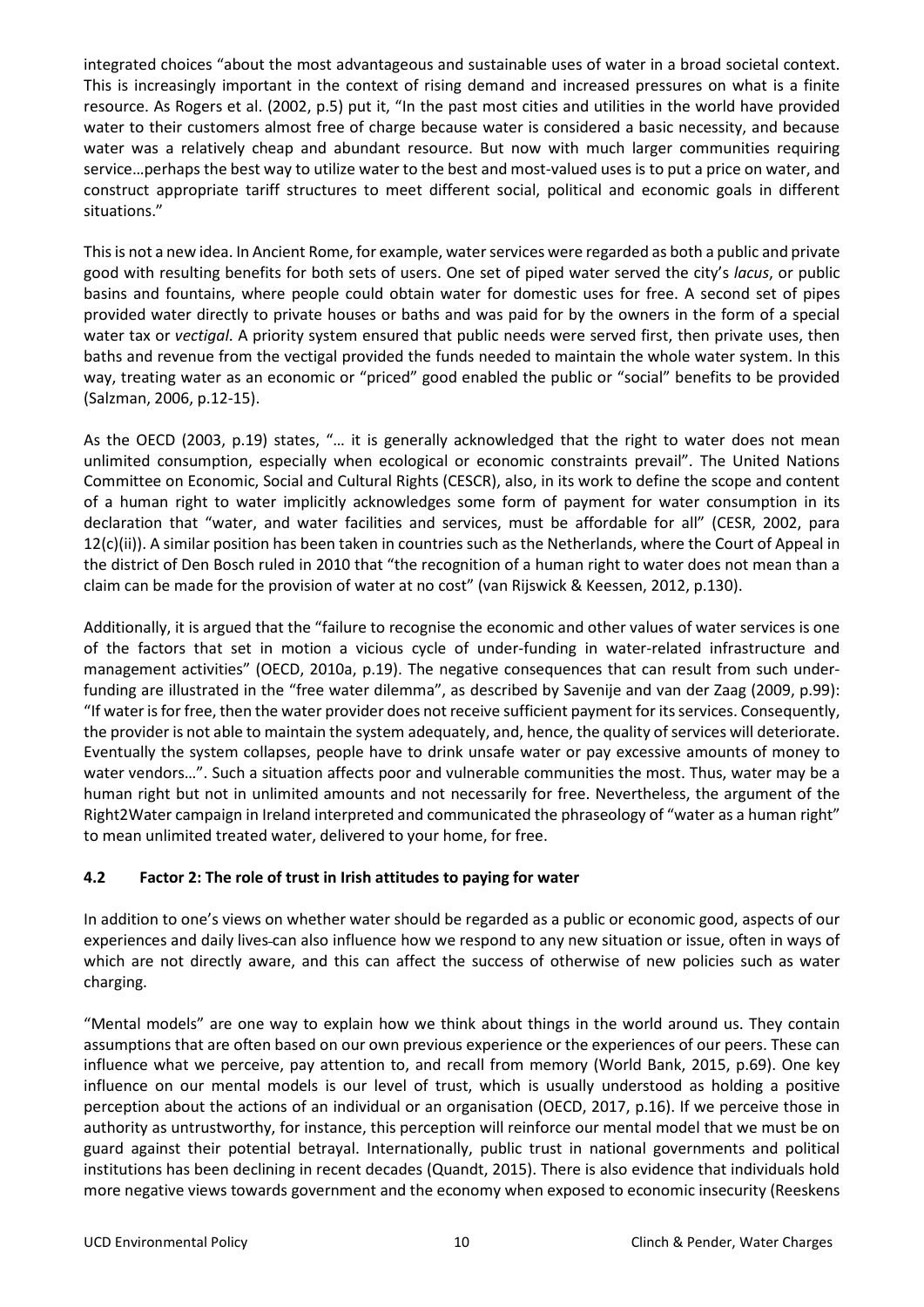and Vandecasteele, 2016, p.24). This has certainly been the experience both in Europe and Ireland in recent years, as a result of the 2008 global financial crisis and ensuing recession.

Among EU member states, public trust in national political institutions fell by 18% between 2007 and 2013 (Hobolt, 2014, p.56), particularly in countries that were confronted with austerity measures imposed by external actors (Pennings, 2017, p.99). This was especially evident in Ireland: between 2006 and 2014, levels of distrust in the Irish parliament increased from 39% to 54% (Brereton & Fox-Rogers, 2016, p.7), peaking in Autumn 2010, when Irish citizens had the highest levels of distrust in both their parliament and government of all EU-15 countries (Roth et al., 2011, p.10). While there has been some increase in their satisfaction with government since then, citizens' trust in parliament and government parties has not yet been regained (O'Sullivan et al., 2014, p.565). Internationally, there is also evidence of a difference in levels of trust according to income, with those on higher-income having an average of 10% more trust in government than those on lower incomes (OECD, 2017, p.11). There are signs of such trust 'issues' in the mental models of anti-water charges protesters, seen in statements such as "I have lost all faith in the government, I was swayed in my last vote by promises that were not met…"Unfair, unjust and promises broken. I will not trust the main parties again…" and "Our political system is broken, our politicians and political parties are owned by corporate elites who act in their favour…." (Herne, 2015, p.3).

A linked issue is that of fairness (or justice), in that decisions or policies on natural resources such as water are more likely to be accepted by the public if the process is regarded as being fair (Syme et al., 1999, p.53). In contrast, if people feel they have been treated unfairly, they may refuse to comply with a policy and even accept the resulting negative consequences such as financial penalties (OECD, 2017, p.12). This may have been a factor in the refusal of a certain number of protesters to pay their Irish Water bills (Irish Water, 2016). Fairness, or justice, was a recurring theme in the anti-water charges campaign, as evidenced by statements such as: "…the low income, working class people have really felt the brunt of this government, and the wealthy and rich have once again emerged unscathed. Unfair, unjust and promises broken…"; "the water movement…has awoken the Irish people to the unjust way this country is governed" (Herne, 2015, p.3). This is interesting as it has been shown that income inequality was remarkably stable during the recession (Callan et al, 2017) with much effort made by successive governments to protect those on lower incomes. It must also be borne in mind that levels of distrust and dissatisfaction with government are likely to be higher amongst those who vote for parties that do not get into government (O'Sullivan et al., 2014, p.552). Prior to the general election in February 2016, for example, over 80% of anti-water charges protesters surveyed said they would vote for parties such as the Anti-Austerity Alliance, People Before Profit (now "Solidarity") and Sinn Féin, as well as 'left' independent candidates (Herne, 2015, p.2), all of whom at that time, having had members elected to parliament, ruled out serving in a coalition government.

There is also a view that a lack of trust in government is characteristic of "clientelist" political systems, where public representatives seek to use their influence to obtain access to state resources for their constituents ("clients") in return for electoral support (O'Sullivan et al., 2014, p.550). The Irish political system has long been regarded as one where, as Basil Chubb famously observed, it was believed necessary to have "a man in the know" on your side in order to obtain State services (Chubb, 1963). This "man in the know" was epitomised, as Komito (1992) shrewdly pointed out, in the character of Tull MacAdoo, a rural T.D. in John B. Keane's *Letters of a Successful T.D.:* MacAdoo boasts that "[The] new road opened as promised ... and they think I'm a small god now in Kilnavarna. There's eight hundred and fifty-seven votes there and I could safely say that I'll get five hundred in the October elections". The persistence of the expectation on the part of Irish voters for some 'return' on their electoral investment can be seen in findings that the most important political consideration for 41% of voters in the 2016 general election was "choosing a candidate to look after the needs of the constituency" (McShane & Fanning, 2016, p.155); this consideration had even higher levels of support among voters choosing candidates from some of the main Right2Water parties, such as Independents4Change (76%) and Anti-Austerity-Alliance/People-Before-Profit (42%) (McShane & Fanning, 2016, p.158). It can also be seen in quotes from members of the campaign such as "…other countries that pay water charges get benefits in other ways (childcare, healthcare), we get nothing for our taxes" (Herne, 2015, p.9).

Mental models can lead to what is called '*confirmation bias'*, where people have a tendency to search for, and use, information that supports our mental model or beliefs and ignore, suppress or forget evidence or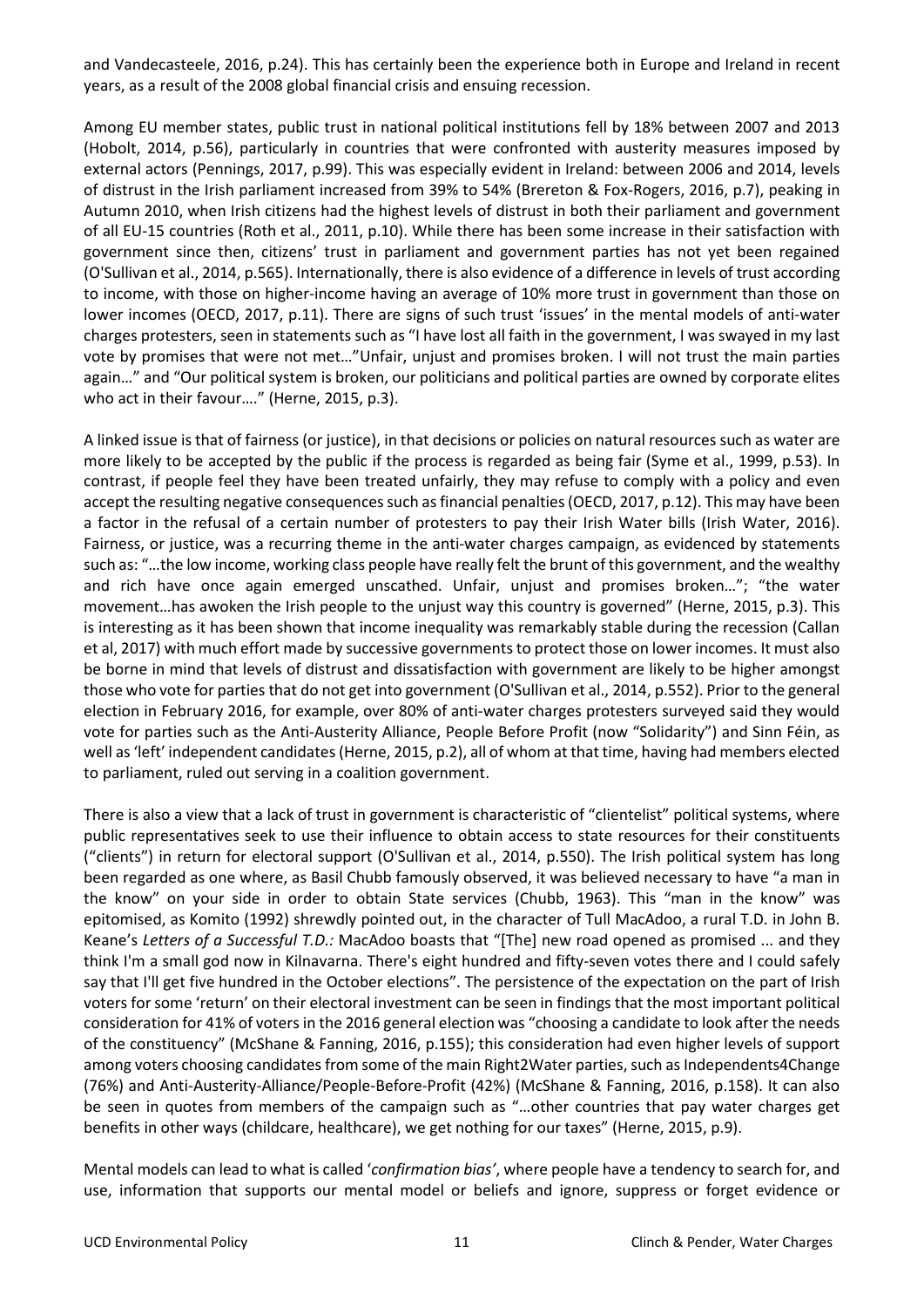observations that do not match (World Bank, 2015, p.69). This can be the case when considering whether to pay for water services. Bicket & Vanner (2016, p.2) argue that "People are more likely to accept policy if they trust the governing institution…while a lack of trust has been observed to be accompanied by lower levels of willingness-to-pay". In the Irish context, research by Walsh (2012, p.454-455) on tax compliance, for example, indicates that if there is a lack of trust in government to spend tax revenues wisely and this will have negative effects on compliance levels.

There is also a view that "…significant segments of the population believe that water shortages are due to lax planning and management by government and water providers" and, as a result, they may be unreceptive to initiatives for managing or improving water services (Jorgensen et al., 2009, p.234). This can be seen in comments from protesters such as "the state has done nothing to improve or repair the service in all those years. I pay tax, USC and won't the pay water charge" (Herne, 2015, p.9) and also in demands from the antiwater charges campaign that, instead of metering public consumption, the government should have focused on addressing the high levels of leakage in the water distribution network resulting from decades of underinvestment (McGee, 2012; Joint Committee on Future Funding of Domestic Water Services, 2017c). In addition, there was a lack of confidence among the public in Irish Water itself, the new semi-state company which had taken over responsibility for water services from local authorities. This was fuelled in part by reports of its spending on consultants, public relations and staff salaries and bonuses (Expert Commission on Domestic Public Water Services, 2016, p.19). Linked to this were concerns about the awarding of a large contract to install water meters to GMC/Sierra in 2013. This was a subsidiary of the Siteserv company which had been sold in 2012 by the Irish Bank Resolution Corporation in a controversial deal involving a 70% write-down of the company's debt (Irish Times, 2015). However, Irish Water also suffered from being undermined by government policy as the government altered the charging regime and appeared to indicate that non-payers of the charges would not be prosecuted or have their supply cut off (O'Connell, 2014).

It is interesting to compare the lack of trust on the part of Irish anti-water charges protesters with that of group water scheme members. Group schemes are predominantly rural, run by local communities and voluntary committees which, it is argued, gives them a moral persuasion that central government can never have and a resulting strong "buy-in" from their members (McGee, 2012). Such a local and personal connection to the source of their water services provider is not something experienced by most urban residents and so could be regarded as an additional factor in their lack of trust. However, the point must be made that, up to 1997, the majority of households on local authority-run water schemes around the country was willing to pay for water services and all public system users - rural and urban - had paid water rates for decades up to their abolition in 1977.

#### **4.3 Factor 3: Influence of personal values on paying for water services**

Another significant influence on our 'mental models' are our personal values, particularly those influenced by family and culture. Values tend to remain constant over long periods of time and can apply to a range of situations, unlike attitudes, which are more situational and illustrate our favourable or unfavourable response to a particular person, institution or event (Reeskens & Vandecasteele, 2016, p.1-2). Research on tax compliance, for example, has shown that people's level of compliance is strongly linked to both their personal beliefs and those of society at large. In general, they "seek to comply because they believe it is the right thing to do, not because of fear of punishment if they do not comply" (Walsh, 2012, p.454). In relation to water services, there is a view that most of today's water problems actually have more to do with values rather than being related to technology (Hoekstra, 1998, p.621), for example, Moss et al. (2003, p.17 & 27) argue that "Much of the tension around the value of water is due to…the fact that people hold very dearly to the nonmarket values that they fear will get lost if water systems are managed through market approaches"; these include "the fear of loss of local or social control of water resources. As noted above, there was a strong concern expressed that the water charges in Ireland would pave the way for the ultimate privatisation of water services and that public control of these services would be lost. There were also fears that people's right to water would be threatened by the introduction of direct charges.

Even if people value water as a human right, the actual value they put on water services themselves can be influenced by the level of service they are accustomed to receiving. According to Moss et al. (2003, p.7 & 21),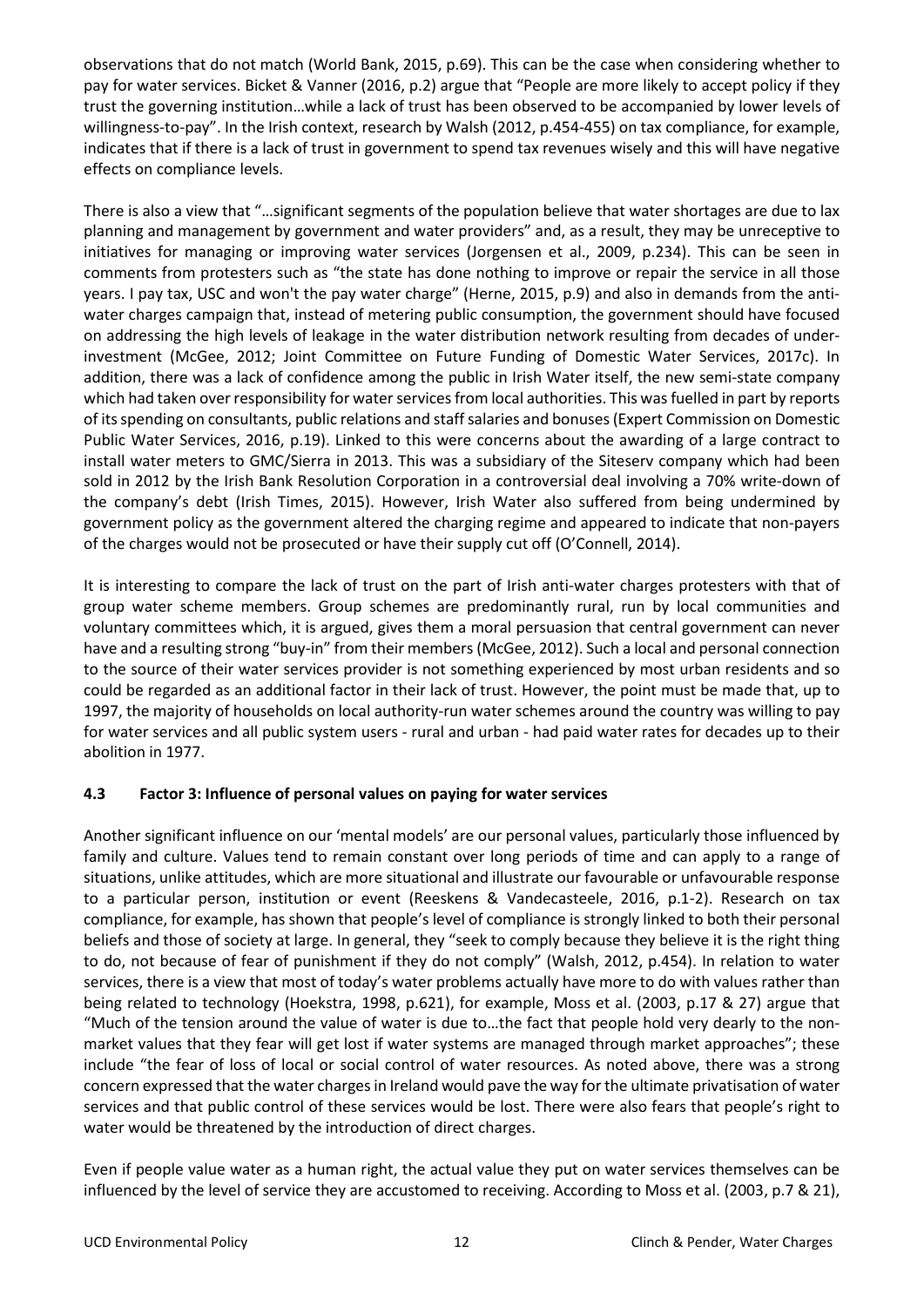those who already enjoy the benefits of something tend to have forgotten what it would be like to live without it; the resulting complacency, they argue, leads to a situation where those who have adequate access to water appear to give it low value - as the old saying goes "You don't miss the water until the well runs dry". This may well be the situation in Dublin, for example, where it has been 40 years since households have had to pay directly for water services. As a result, they may have taken it for granted that water is not something to be paid for directly and, so, any attempt to introduce direct charges would naturally be met with strong opposition. This is borne out by the campaign appearing to be strongest in Dublin, which was the origin of the previous anti-water charge campaigns in the 1980s and 1990s, with just under half of people protesting against the water charges in December 2014 being from the Dublin region (Herne, 2015, p.2). It is also notable that a large number of elected representatives involved in the Right2Water campaign represent constituencies in the Greater Dublin area, for example, all three members of parliament (TDs) from the Solidarity party (formerly Anti-Austerity Alliance) and ten of their eleven local authority councillors are Dublin-based, as are all three TDs from the People Before Profit Alliance and eight of its fourteen councillors; Sinn Féin also has its largest groupings of TDs and councillors in Dublin constituencies (Office of the Houses of the Oireachtas, 2017; Citizens Information, 2017a).

This sense of complacency towards water services is reinforced by the reactions of some of those who had been paying directly for water before the charges were introduced for public water service users. John Comer, president of the Irish Creamery Milk Suppliers Association (one of the country's main farming organisations), is quoted as saying that "It is frankly amusing to see people living in suburbs and cities roaring that water is a human right and must, therefore, be free. Nobody said it was a human right and must be free when we were paying for our supply for 40 or 50 years. As soon as the bill popped through a letter box in Dublin or Cork, paying for water became a national issue…When it was just people living 'in the sticks' nobody gave a damn". He went on to say that "We've never been under the illusion that you turn a tap and — magically — water comes out because we had to arrange our own water supply. That's why most farmers' attitude to the water charges question is amused irritation" (Baker, 2015).

The divergence between the "mental models" of the anti-water charges campaign and those of other water users can also be seen in the campaign's claim that the charges were a form of "double taxation", on the basis that the public already paid income and other indirect taxes. This is despite the fact that tax relief on the charges was introduced in 2015 for those paying income tax (Revenue Commissioners, 2015a). When faced with the fact that group water scheme members had been paying such 'double' taxes for years, the campaign's response was to call for the abolishment of charges for these too and for all water services to be funded from general taxation (Joint Committee on Future Funding of Domestic Water Services, 2017a). In response to this proposal, the National Federation of Group Water Schemes expressed the opposite view that "universal metering as a management tool and as a water conservation tool on their group water schemes, combined with a reasonable charge on usage over and above a free allowance, has been the single driving force behind the overall transformation of the sector" and that there was unlikely to be any diversion from their charging scheme (Joint Committee on Future Funding of Domestic Water Services, 2017a).

There may also be a more widespread sense of complacency about water services, given that when Irish Water were contacting households about leakage on their premises, it took three or four attempts to get people to engage with the issue (Joint Committee on Future Funding of Domestic Water Services, 2017b). In general, where there is a low value on water services, this can lead to a reluctance on the part of government to increase rates or taxes for such services, as they are not valued by their constituents i.e. there is no political 'gain' from doing so (Moss et al., 2003, p.13). This has certainly been the case in Ireland, where water services have had much less priority for investment for several decades now than health and education issues, for example, with the result that by 2015 the public water system was facing serious difficulties, as mentioned earlier. Ironically, the fact that up to 49% of all drinking water was being lost before it reached household taps as a result of such underinvestment was used by the anti-water charges campaign as a justification for households not having to pay (McGee, 2012), despite the fact that the underlying lack of value amongst public water service users themselves was itself likely to have contributed to the development of this situation.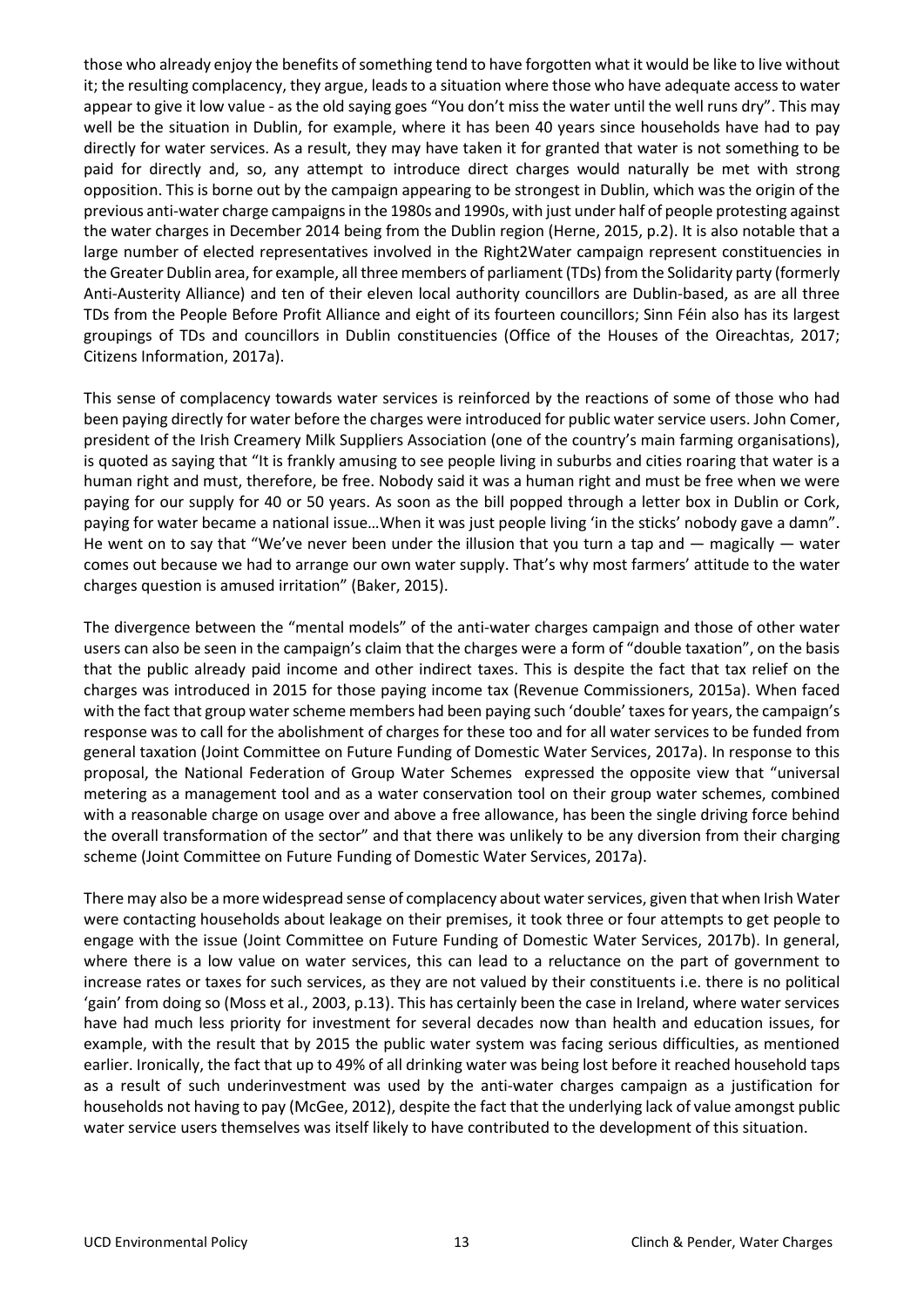#### **4.4. Factor 4: How the water charges were "framed"**

"Framing" is the term used to describe both how choices are described and, also, the interpretation that we make of such choices (World Bank, 2015, p.27), both of which then influence what action we may take in response (Hanke et al., 2002, p.7) and thereby influence the acceptability or otherwise of a policy. In environmental disputes, frames are generally centred around what the key issue is and how it should be settled, for example, a water shortage could be framed by one person as a problem of "insufficient water supply" but by another as one of "excessive water consumption" (Brugnach et al., 2008, p.2) and each frame will result in different solutions being proposed. The language used, the context in which choices are presented, and the intentions or goals of the person or institution involved, are all part of the 'frame' for the particular issue being presented, with resulting implications for how it will be received and the degree of success it will achieve

#### *Government framing of the water charges*

When developing new policies, the benign approach of governments is to determine what is best for the population, as a whole, and then implement policies that meet that broad perspective; in the process, they tend to adopt frames that are based on power and "expert" advice (Hanke et al., 2002, p.20). Where a particular policy may involve some degree of risk (often the case with environmental issues), government has been shown to be more concerned with economic and scientific considerations and to largely ignore the psychological and social considerations that typically characterise the lay public's views (Hanke et al., 2002, p.15). As we shall discuss, this appearsto have been the case in Ireland in recent years, from the first reference to the reintroduction of domestic water services charges, in the 2009 Renewed Programme for Government (Government of Ireland, 2009, p.5), to the suspension of the charges in 2016.

This period saw the repeated use of key terms and phrases on the part of the government which served to produce a predominantly economic framing of the charges on the part of government. The first of these was "cost". As Jollands and Quinn (2015, p.177-182) see it, this term was used by successive governments in efforts to promote and establish a solution to the various issues of water supply and was associated by them with the provision of reliable infrastructure, processes and skilled employees to support the ongoing needs of water provision. It often appeared in the same context as references to "revenue streams" and the "financing" of public services, as can be seen in various statements from this time and in the National Recovery Plan 2011- 2014:

"…the introduction of a scheme for the metering and charging for domestic water…will lead to significant capital and current savings to the Exchequer and the General Government Sector over the medium term. This reflects the overall consolidation strategy…which emphasises the importance of reasonable charging mechanisms to mitigate the costs of public service delivery and reduce waste. Charging for water will introduce a new revenue stream to meet costs at present funded by taxation" (Government of Ireland, 2010b, p.77).

While the latter phrase went some way to avoiding accusations that the charges would represent double taxation, this policy was part of a large package of harsh taxation increases that, cumulatively, amounted to approximately 8% of GDP at a time of rising unemployment and public pay cuts. This was compounded by the Plan's broader expectation of a "…reasonable co-payment on the part of the citizen" for public services in order to offset some Exchequer costs but also to "… lessen the waste arising from unnecessary oversupply, which is always a risk when goods or services are provided free" (Government of Ireland, 2010a, p.59). The phrase "for free" was misleading, as all public services, including water services, were paid for through taxation. It may also have served to reinforce the existing inaccurate perception among certain members of the public that water was (and should remain) free. The reference to "unnecessary oversupply" could also be interpreted as an unsubstantiated criticism of public water consumption, especially as no data were provided to back it up. It is notable that this lack of data persisted right through to the ultimate failure of the policy due to a lack of any Regulatory Impact Assessment. Similarly, the terms of the substantial financial support package provided by the EC-ECB-IMF "Troika" contained a commitment to "…move towards full cost-recovery in the provision of water services…with a view to start charging in 2012/2013" (Government of Ireland, 2010b, p.8) without any reference to the potential social implications of such charging and how they might be ameliorated.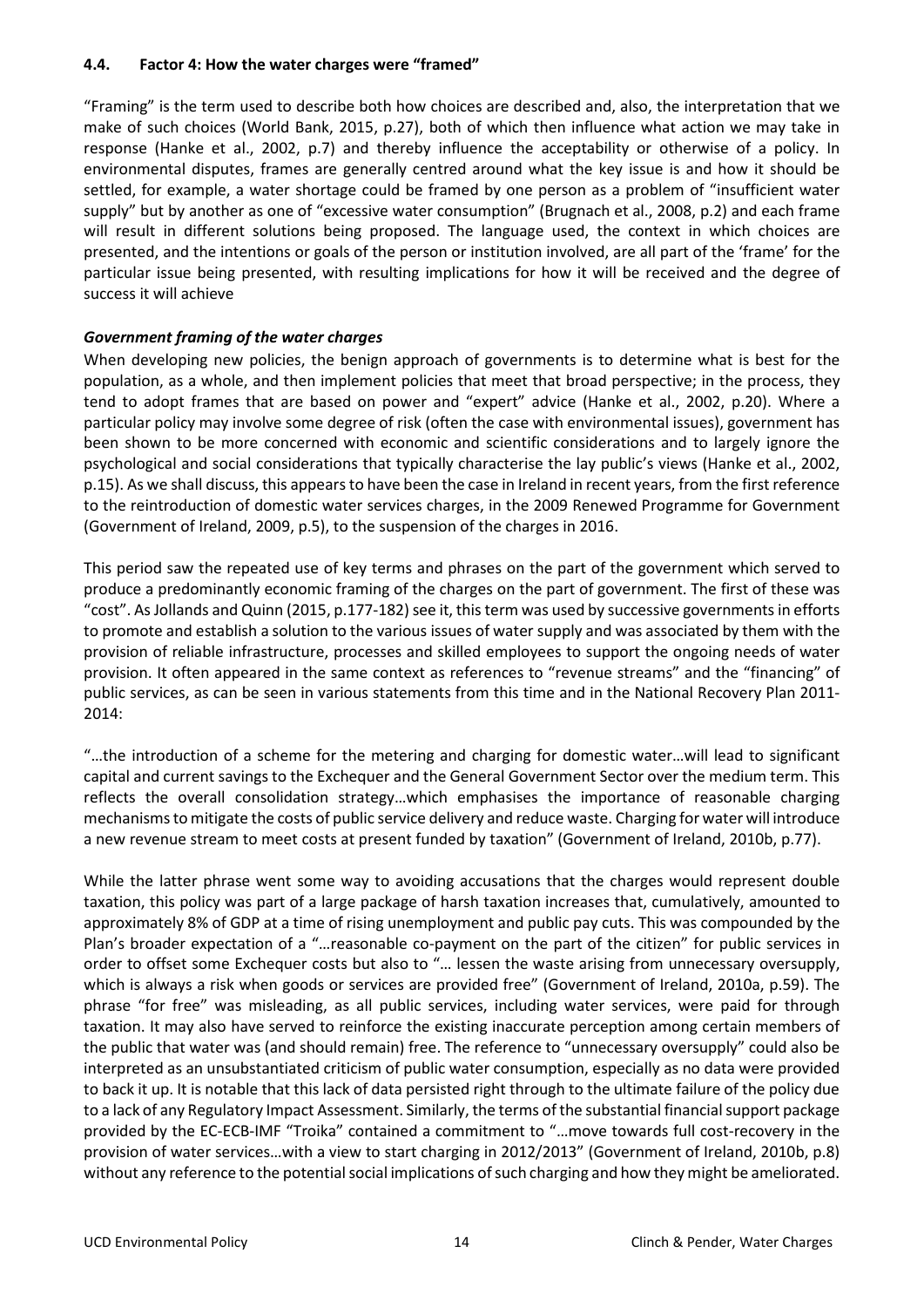Given the pressures facing the country at the time, it is not surprising that such a "economic" frame appeared to dominate on the part of the government, even though there were signs of other dimensions being considered: for example, the 2009 Renewed Programme for Government did state the intention to "…introduce charging for treated water use that is fair, significantly reduces waste and is easily applied" (Government of Ireland, 2009, p.5). The references to fairness and reducing waste do give the proposed charges somewhat of a "social" and "environmental" gains frame, rather than just a solely economic one. This language is also subsequently echoed in the intention of the government in 2011 to introduce a "fair funding model to deliver clean and reliable water (Government of Ireland, 2011, p.16), again providing some evidence of a potential gain for domestic users in the form of improved water services.

Overall, though, it is clear that the predominant frame that emerged from government was one of an economic and financial rationale, which largely excluded social or environmental dimensions. In this regard, it is instructive to note the contrast between the framing of the water charges and that of the new carbon tax which both appeared for the first time in the 2009 Renewed Programme for Government. Firstly, the carbon tax was contained in a section headed "Taxation for Sustainable Development", where the phrase "sustainable development" immediately gives a different "frame" to that of "Local Taxation and Charges", the section in which the water charges appeared. More significantly, there was also an explicit reference to the social implications of this tax, a key principle of which was to be that "…those most at risk of fuel poverty will be protected" and "the relative tax burden on labour will be reduced" (Government of Ireland, 2009, p.4). Such a framing of the tax has the advantage of explicitly addressing concerns about the carbon tax's potential impact on lower-income groups and also double taxation, unlike that of the water charges, which does not provide any such reassuring frame.

Additionally, the carbon tax was, from the outset, to be collected by the Revenue Commissioners, the government agency responsible for all taxation matters. Research indicates that the majority of Irish people considers tax evasion to be unacceptable and that it is everyone's civic duty to pay their taxes (Revenue Commissioners, 2013, p.43-44). In contrast, the water charges were not a "tax", as such, and were to be paid directly to Irish Water. Hence, there is the possibility that the charges were not framed in the public mind in the same way as a tax would be. The experience of property taxation in Ireland tells us that compliance was likely far lower than if collected as a tax by the Revenue Commissioners. The €100 household charge which had been introduced in 2012 and was payable to local authorities saw widely varying compliance rates across the country, ranging from as low as 54% (Deegan, 2012).In contrast, when the household charge was replaced by the Local Property Tax in 2013, and responsibility for collection given to the Revenue Commissioners, a compliance rate of 95% was recorded nationwide during the first year of operation (Revenue Commissioners, 2015b, p.2).

#### *Anti-water charges campaign frames*

The government's framing of the charges was quickly seized upon by members of the anti-water charges campaign, whose own frames were dominated by the very social concerns that the government's frame lacked. This was aided by timing, whereby water charges were implemented close to the end of the so-called "austerity programme" (see below). In general, the frames held by members of a stakeholder group aim to condense and simplify the world in ways that are intended to mobilise support for the group's particular cause, and also to undermine the effectiveness of opponents (Hanke et al., 2002, p.7). Right2Water, the main group opposing the water charges, was not an environmental group but more what is termed an "activist" group, which tends to be made up of lay citizens who oppose government decisions but are not themselves environmentalists (Hanke et al., 2002, p.13); left-wing political parties and trade unionists also played a central role in the group. This may explain the group's focus, not on the environmental aspects of the wider water charges debate, but rather on the social aspects and framing clean water supply as a human right.

There is the view that members of activist-type groups tend to focus on only a small part of information provided by policy makers and frame such information from a more personal vantage point. The fact that the anti-water charges campaign did not produce any substantial evidence-based research themselves to support their claims but relied instead on more general and emotionally-based arguments is an example of this. Activist groups also tend to view the issue they are disputing as "…a symptom of global systemic problems, hegemony,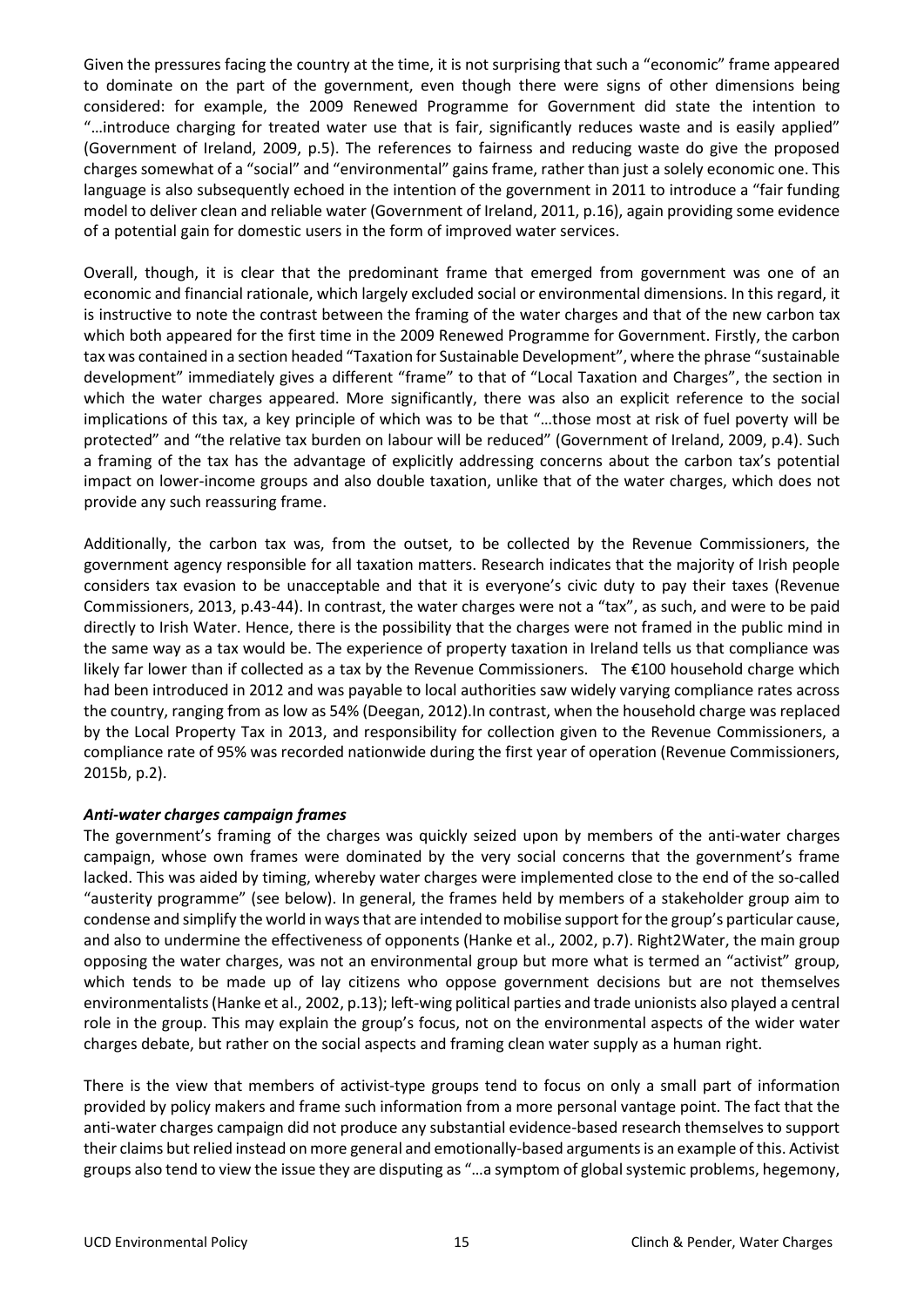greed, multinationals, and unscrupulous politicians", a perspective that leads them to view "view the actions of those above them with both suspicion and disbelief" (Hanke et al. 2002, p.18).

Some researchers also suggest that activist groups are more inclined than most other stakeholder groups to frame the use of hostile tactics and civil disobedience as being necessary to achieve their aims (Hanke et al., 2002, p.9). This was evident in the anti-water charges campaign, where, in addition to public protest marches, there was also the use of direct-action and civil disobedience tactics, such as the disrupting the installation of water meters at various locations. The use of such tactics can be seen as an attempt to gain recognition by groups that feel they have low power and whose concerns have not been sufficiently recognised: (Herne, 2015, p.3).

#### *Framing the water charges as a "loss" or a "gain"*

It is arguable that the public's response to the water charges was influenced by whether they framed the charges as representing either a "loss" or a "gain". This notion draws on the "Prospect Theory" of Nobel laureates Kahneman &Tversky (1979), where people value a loss more highly that an equivalent gain. As Alfonso (2013, p1) puts it "losses hurt more than gains feel good". In addition, people tend to measure any potential loss or gain against our current position - known as the "endowment effect" (Convery, 2013, p.2); as Victor (2013, p.5) puts it, "…people are highly averse to choices that might lead to losses". It is not surprising, therefore, that people in Ireland who had not been paying directly for water services for decades would regard the new charges as a significant "loss", even with the potential "gain" to be had as a result of metered consumption encouraging water conservation and lower bills, along with the "gain" of a more secure source of finance for improvements in water services.

This contrasts with the experience of Irish group water scheme members who have been paying water service charges for decades. In the early days of the group schemes, there was a similar negative response to having to pay an annual charge for access to such services. In 1946, 90% of rural households still depended on water from wells, streams or pumps or were collecting rainwater while 90% of town households had piped water (Daly, 1997, p.216). The government initiated a rural water services programme, providing grant aid for connections but progress was very slow, with only 12% of rural homes having indoor water on tap by 1961 (Daly, 2016, p.136). This was in stark contrast to the success of the rural electrification programme, which took only nine years to connect over 50% of rural households from its inception in 1947 (Cullen Owens, 2005, p.299). As Sheil (2007, p333) remarks, this resulted in a situation where someone would be hurrying home with buckets of well water so as to be in time for some favourite television show – "his house may have a vacuum cleaner, but not a tap". The most vocal opposition came from the National Farmers' Association, who objected that the government's scheme would result in farmers being forced to pay higher rates on agricultural land and on farm buildings (Daly, 1997, p.216) and they received some support from the then Minister for Agriculture, Patrick Smith (Daly, 2016, p.136). In this regard, the scheme charges were perceived by farmers (mostly men at that time) as a loss of income, despite the fact that piped water would bring benefits (or "gains") in the form of improved hygiene in milk production. However, the reality was that the burden of fetching the water needed for cooking, washing and cleaning tended to be the responsibility of the women in a household. From their perspective, paying for water services would represent a significant gain and this is evident in the response of the Irish Countrywomen's Association (ICA) to the slow uptake of the scheme. It set up a Campaign for Rural Water, organising information meetings around the country in an effort to increase the number of households joining the scheme. The contrast in perspectives between men and women on the issue was summarised in a comment at one such meeting: "Many men in rural Ireland are not yet fully aware of the advantages of piped water supply. Very often they will get a water supply with the advantage of stock in mind rather than the housewife, and… if the stock don't want water, the housewife has to do without it also' (Shiel, 2007, p,333).

Such attitudes persisted well into the 1970s and 1980s: for example, Seán Clerkin, the national policy adviser for the National Federation of Group Water Schemes, remembers his reaction thirty years ago when a group water scheme was being set up in his local area: "I knew it would be a costly thing to do that and that the connection fee would be high," he says. "But then they started talking about an annual charge for water. I was astonished. I just couldn't get my head around that, couldn't understand it at all. How could you charge for something that was free?" (McGee, 2012).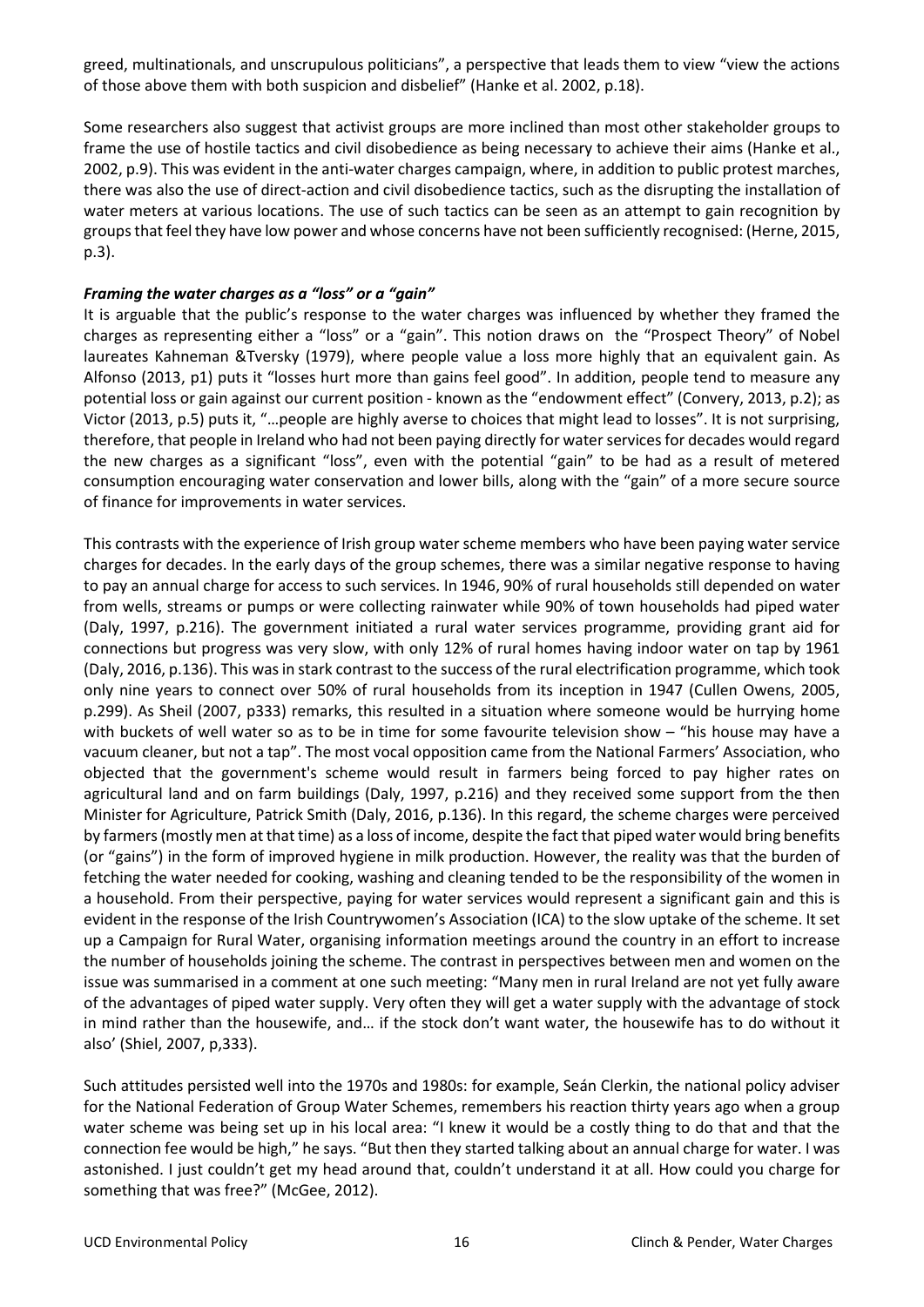However, the subsequent experience of the benefits which the group schemes have brought to its members, particularly in improving supply, updating infrastructure and improving water quality appears to have turned initial perceptions of the charges as a "loss" to one of gain. There is also the fact that many on group schemes went from a situation of having to bring water into their house daily from a local well or public pump and only having outside toilet facilities to one where they had piped water and flushing toilets in their homes. In this regard, having to pay a charge for these services is likely to have represented more of a "gain" than a "loss". The acceptance of group scheme charges may also be partly due to they have been in place for so long now that they have become a normal fact of life, as is the case in almost every OECD member country (TASC, 2013, p.7).

The analysis here does not mean to imply that all the protesters had a similar framing of the water charges issue, no more than they all came from similar economic or educational backgrounds. However, it does appear that the attitudes of the anti-water charges campaign were influenced, to a degree, by a combination of their own framing of the issue as well as their interpretation of the Government's framing of the charges.

#### **4.5 Factor 5: Timing of the water charges introduction**

The final factor we examine is whether the actual point in time when the charges were first introduced influenced the subsequent public reaction to them. Central to this timing issue are the socio-economic conditions operating in Ireland at the time, particularly from 2011 when the charges were first announced as part of the "Troika" financial support package to Ireland. The country had been severely exposed to the fallout from the global economic crisis which began in 2008. The subsequent drop in government tax revenues resulting from the property market collapse, coupled with the burden of the bank guarantee scheme, pushed government borrowing to unsustainably high levels and resulted in the highest budget deficit in Europe in 2009 (Jollands & Quinn, 2015, p.174). The correction involved a series of harsh budgets, with significant cuts to public services and welfare payments, as well as the introduction of new charges such as the universal social charge and the local property tax. Many households were caught in a negative-equity trap with property they had purchased at inflated prices during the boom years. The situation began to improve from 2014, after 2013 peaks in government debt, deprivation rates and mortgage arrears (CSO, 2015; Central Bank of Ireland, 2016, p.23). The unemployment rate more than halved from its 2012 peak to reach 6.2% by March 2017 (CSO, 2017). Ireland has continued its recovery apace since then.

In common with several other countries, a coalition of activist groups developed in an alliance against "austerity" presenting the view that that the cuts necessary to meet strict fiscal targets were being "socially destructive and counter-productive", resulting in rises in poverty, social exclusion and both public and private debt levels (Leahy et al., 2015, p.9). There was a significant decline in average household disposable income, from €939.80 per week in 2008 to a low of €776.26 in 2012, with slow subsequent increases to €810.40 in 2014 (CSO, 2016).The loss was greater for households in the bottom 10%, with an annual fall of 7% between 2008 and 2010, compared with a fall of 3% for those in the top 10% of households (OECD, 2013, p.4). Ireland also had the highest rate (25%) of workers on low pay (i.e. earning less than two-thirds of median income) of all OECD countries in 2014 (OECD, 2016, p.238): this represented an income of approximately €12,291 or less, based on a 2014 median income of €19,772 (CSO, 2015).

A survey conducted in December 2014 of over 2,500 people who took part in public protests against water charges showed that many said that they were unable to afford the charges due to a combination of factors such as existing household bills, rent increases, reliance on welfare, mortgage arrears and other debt issues and some said they were going without basic necessities such as food: "I have nothing left to pay without cutting into the little food money I have"; "I am single mother with two children. I am poor, I cannot afford another bill and can't pay the ones I have already"; "I am ill, my home is being repossessed by the bank and this is just one more charge too far" (Herne, 2015, p.9)*.* The introduction of domestic water charges in 2014 may have represented a tipping point for certain sectors of the public (Brereton & Fox-Rogers, 2016, p.4). Some commentators were of the view that "…the water charge, which might have been acceptable on its own if handled with more political skill, was coming on top of a succession of new tax impositions since 2009…There was an element of 'enough is enough' about the street protests…" (McCarthy, 2017); as another put it, "Water charges became the lightning rod through which pent-up public fury was vented" (Molloy, 2016).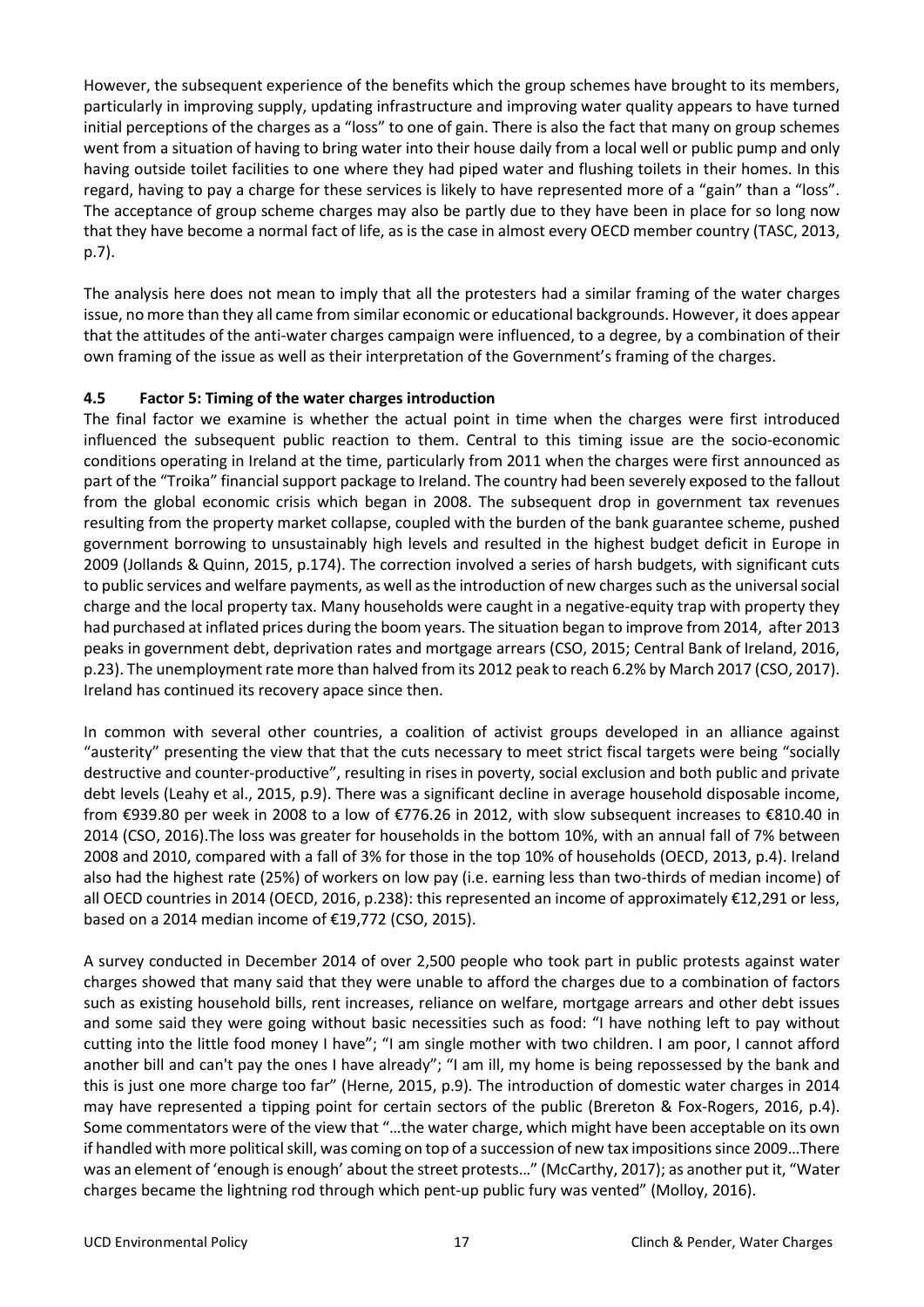There were also signs that opposition to the charges may have been reflecting a deeper public discontent with government efforts to effectively tackle wider social problems over the longer-term. This can be seen in statements from protesters such as "…anger has been simmering with anti-austerity policies and arrogance of government for years. We just need a platform…" and "Water charge protests have been effective in crystallising a broad anti-austerity movement" (Herne, 2015, p. 14). Similar sentiments were expressed during the campaign against the introduction of domestic refuse collection charges in the early 2000s: in addition to arguments about 'double taxation' and privatisation of public services, there were also signs of deeper issues, with some protesters viewing the campaign as being "a bit about the bin tax, a bit about a lot of other things…People are really pissed off. The bin tax has just pushed them that bit further over the edge" (Sheridan, 2003).

Moreover, the first water-charge bills arrived into letter boxes shortly after a budget in which a strong perception was given by the then Fine-Gael-Labour government that the economic crisis has been solved<sup>[2](#page-17-0)</sup>. In the heat of the economic crisis in 2008 to 2011, there had been relatively little protest with just one day of a public-sector strike in response to pay cuts. However, the return of growth and general improvement in macroeconomic conditions in the run up to the 2013 Water Services Act may have led to a perception among some people that further measures such as the water charges were no longer necessary, and their abandonment would not result in economic disaster. It could be argued that the Government acted too late, thereby rejecting the perceived wisdom of 'never waste a good crisis'. A similar point is made by Kingdon (2011), who refers to the opportunity provided for effective policymaking by "policy windows", where the separate streams of problems, solutions and politics can "come together at critical times. A problem is recognized, a solution is available, the political climate makes the time right for change, and the constraints do not prohibit actions" (p.88).

#### **5. Discussion**

From the analysis above, it would appear that public opposition to the introduction of domestic water charges in Ireland was not generated, or driven, by one single issue; rather, it seems likely that several factors were in play, including wider social and economic circumstances, historical issues and the personal experience of different citizen groups.

A key claim made by the anti-water charges campaign was that water is a human right and that funding water services through general taxation is the only way to protect access to these services for all. While it is logical to consider water as a substance to be free (Moss et al., 2003, p.59), the treatment and transportation is not free. Wastewater services incur real and significant costs, which a general taxation model may not be able to deliver over the longer term. This has certainly been the case in Ireland, where investment in water services has long had to take a back-seat to more politically urgent areas such as health and education.

There is also an increasing need for managing water demand in order to ensure sustainable supplies into the future and, in such a context, direct charges that can incorporate some consumption-related element may become more necessary. It is also relevant to bear in mind that activist-type groups are often associated with a 'benign' view of nature, where natural resources such as water are expected to be abundant; such groups tend to be less bothered by environmental problems and less inclined to take co-responsibility for both the problem and its solution by changing their behaviour (Steg & Sievers, 2000, p.251). This can be seen in the Right2Water campaign's insistence that water is a human right and that should, therefore, should not incur a direct charge, as well as statements that put the burden of conservation solely on government such as "If the government were genuinely concerned about the conservation of water, they could invest in fixing and upgrading infrastructure. The real reason for the introduction of water charges is to charge citizens for a basic human right and to turn an essential service into a profit-making commodity" (Right2Water, 2014). While there were also concerns about the charges possibly paving the way for future privatisation of water services, legislation is currently being developed to ensure continued public ownership of Irish Water. There were also linked concerns that viewing water as an economic good and charging for it would lead to adverse impacts for

<span id="page-17-0"></span> $2$  See Anon (2012).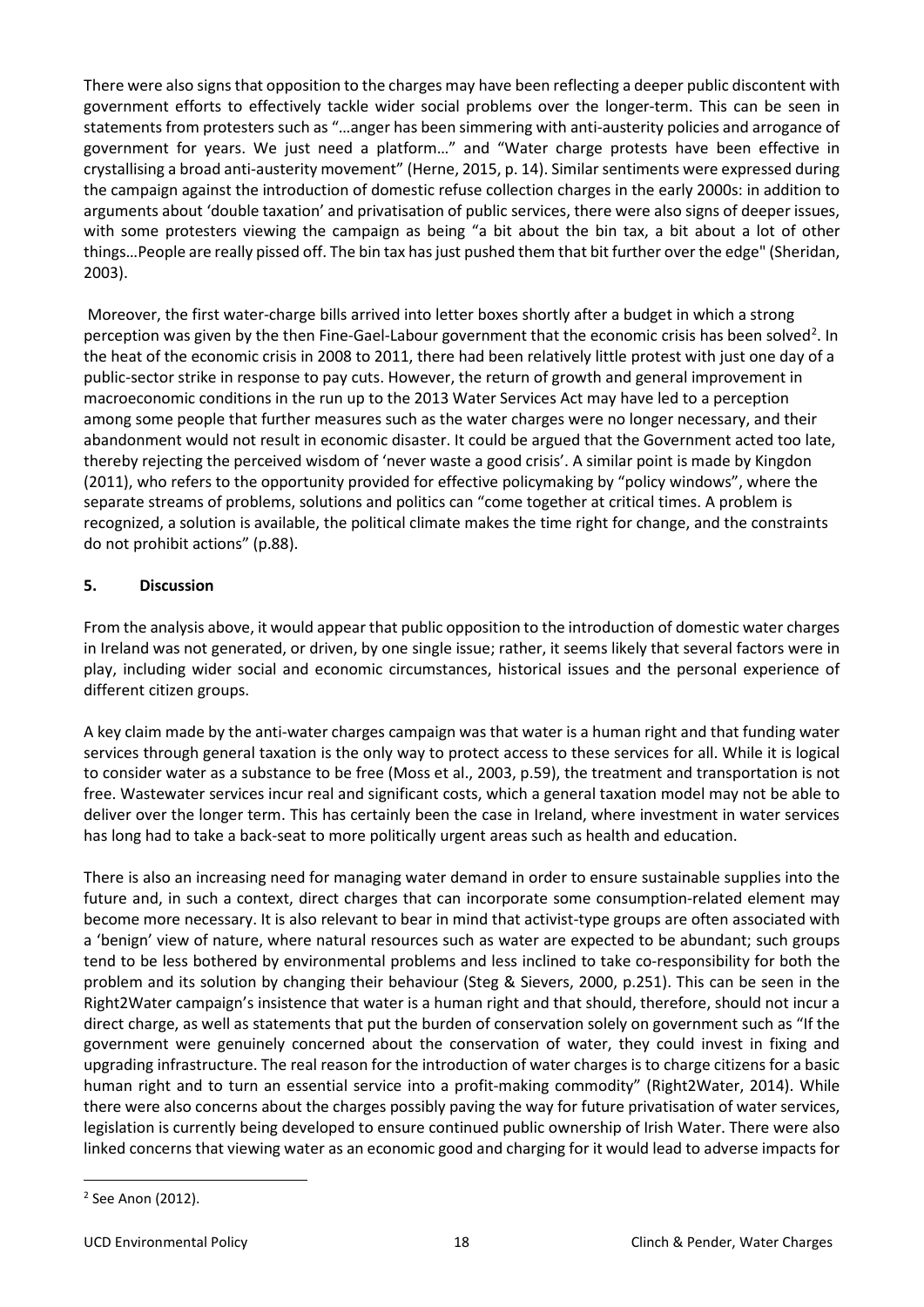those on low incomes. While some analysis was carried out prior to the introduction of the charges into possible affordability impacts and how best to ameliorate them, there is a need for more up-to-date research on how exactly the charges did impact on different households.

It is clear that public trust in government and public institutions, both internationally and in Ireland, was damaged by the fallout from the economic crisis. Lack of trust, along with perceptions of fairness, have implications for how accepting people are of government policies and it is likely that this partly drove opposition to the introduction of domestic water charges in Ireland. However, the particular nature of the Irish political system, especially its enduring clientelist nature and how the electoral system may be reinforcing this, may also have had a bearing on levels of public trust. The importance to governments of public trust cannot be understated, given that governments cannot function effectively without the trust of citizens and, even where a policy may be in people's best interests, low levels of trust can lead to them resisting (OECD, 2017, p.3-4). In a recent study, the OECD outlines core issues to be addressed if citizens' trust in government is to be restored; these include openness and stakeholder engagement in the design and delivery of public policy, listening to citizens and responding to their feedback, and promoting high standards of behaviour which reinforce the credibility and legitimacy of government (OECD, 2017, p.22-23).

Efforts have been made to enhance trust through the establishment of the Public Water Forum (under the Water Services Act 2014) as an independent consumer consultative forum which addresses affordability, costs, and communications / education and engagement (Public Water Forum, 2017).

The personal values of those opposed to the water charges also appear to have played a role in shaping their resistance. Their strongly held views about the value of continued public ownership of Irish Water, for example, were taken seriously enough by the Expert Commission and the parliamentary committee for the issue to be the first one addressed in both their reports, pointing towards a potential Constitutional provision being made (Expert Commission on Domestic Public Water Services, 2016, p.1; Houses of the Oireachtas, 2017, p.6).. Addressing strongly-held views and values is a complex and lengthy process: while people's positions can shift over time, some may "have tightly knit mental maps that would be highly resistant to revision…" (Hanke et al., 2002, p.38). Such a resistance can be seen in statements from some Right2Water campaign members even after the recommendation to abolish the charges was made in April 2017: "…the Minister should make no mistake about it: the Right2Water campaign has not gone away and people power can and will stop any attempt to reintroduce water charges" (Healy, 2017). It is instructive to note that almost 15 years after the introduction of domestic waste charges, there are still signs of similar entrenched attitudes that the public should not have to pay directly for such services: in the Dublin area, almost 40% of household waste collected for recycling (for which, until recently, there is no charge) is being contaminated by non-recyclable waste, the disposal of which is charged (Murtagh, 2017). Such a perspective echoes the suggestion that Irish society, in general, has been slow to accept responsibility and a sense of ownership for the state of the national environment, with concern being less about what "we"…are doing to ourselves than what "others"…are doing to us, one that is closer to that of developing countries than our European neighbours (Yearley, 1995, p.661).

A fourth relevant factor relates to the divergence between how the issue was framed by government and by those opposing the charges. The government's predominantly economic and financial-based framing was driven, no doubt by the very real demands of bringing the public finances back into line and the EU's Water Framework Directive. However, its neglect of social concerns, for example poverty proofing the measure more clearly, may have inadvertently fed public resistance to the charges. This emphasis on social concerns may, however, also point to an "activist-type" mindset driving some of the anti-water charge campaigners, along with their framing of the use of civil disobedience tactics as necessary and acceptable. Whether the public viewed the charges as a potential loss or gain may also have played a role, especially for those households who had not been paying directly for water services for decades. Jollands and Quinn (2015, p.184) argue that, as a result of the disconnect between the government and public frames regarding water charges, any focus on providing a sustainable water supply had been side-lined. This view is also echoed by the Sustainable Water Network (SWAN), an umbrella network of leading Irish environmental NGOs, who are of the view that "Because of the confusion between financing, metering and privatisation, compounded by other factors such as poor engagement, lack of transparency and the austerity context, resistance to charges has become very entrenched among a significant proportion of the population" (SWAN, 2016, p.2). Such frames of losses or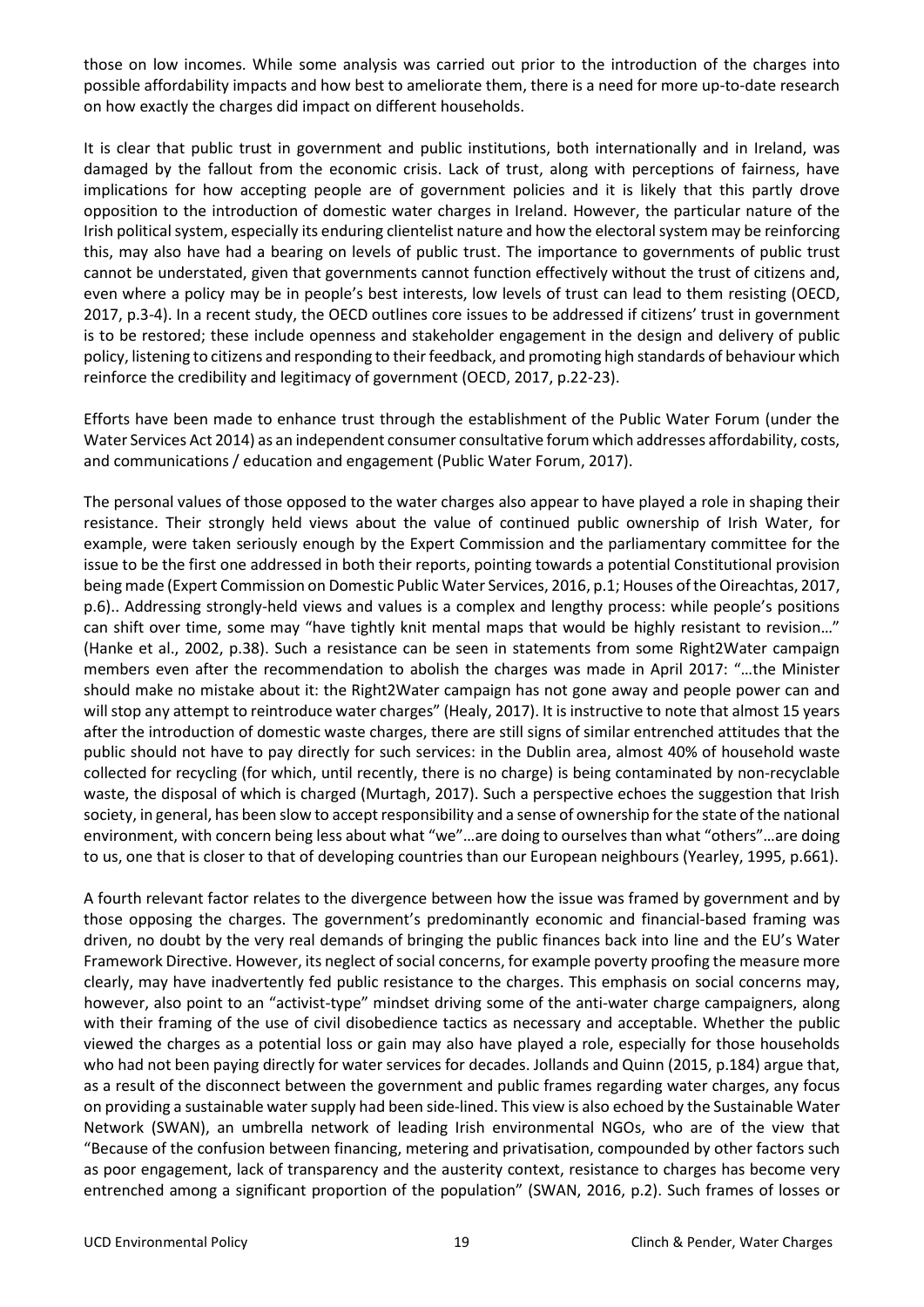gains are not necessarily immune to change, as illustrated by the changing attitudes experienced by group water scheme members over the years, thus showing the potential for a similar shift being achievable in relation to public water service customers.

A final factor explored is that the timing of the introduction of charges may have helped to fuel opposition in two ways. Firstly, there was the cumulative impact of contractionary national budgets from 2008 onwards, including service cuts, increased charges and taxes, falling income and high private debt. In this context, the water charges, coming as they did at the end of these measures were, perhaps, the last straw for certain people. It may also have been that clear signs of becoming obvious to the public in early 2014 may have led to a perception that the charges were no longer necessary and so could be 'safely' resisted i.e. the economy was no longer in danger. It may have been the case that there was too long a gap between the announcement of the charges at the end of 2010 in the National Recovery Plan<sup>[3](#page-19-0)</sup> and the appearance of the initial legislation two years later in December 2013, giving time for opposition to grow. Even so, while introducing them earlier might have avoided this, it is not clear that it would have made them any more acceptable, given the other likely factors we are discussing here.

Despite the actual mix of factors influencing the attitudes of those opposing the charges and how valid these attitudes may have been, the fact remains that the anti-water charges campaign did manage to force the government into a humiliating policy reversal. In this regard, it is instructive to take a closer look at how representative of public water service users the campaign could claim to be. One way to do this is to see how many households were actually paying for their water services by the time charges were suspended in April 2016. Firstly, 20% of the population had already been paying directly for water services for decades, either as part of group water schemes or by funding their own wells and wastewater treatment (Irish Water, 2015, p.11). The remaining 80% were provided with water services through local authority public schemes, with many of them also paying direct charges up to 1997, with the exception of those in the Dublin area. All public system users became Irish Water customers in 2014 and were subject to the new direct charging regime. Of these, 64% had paid charges to Irish Water by March 2016 (Irish Water, 2016), representing 48.5% of all households nationally. Coupled with those paying privately or through group schemes, almost 70% (48.5% + 20%) of Irish households were paying directly for water services at the end of 2015. Had the charges continued, it is likely that this figure would have increased further, as a poll in September 2015 found that 80% of voters ultimately intended to pay the water charges (Collins, 2015), a significant increase from a figure of 48% in 2014 (Carroll, 2014). This poll appeared to have a high level of accuracy, given that it found 51% of voters had paid their water bills by September 2015, a figure very close to the Irish Water billing statistics for this period which show a payment level of 55% (Irish Water, 2016). These figures suggest that the protesters only represented around 30% of households at most.

While it is likely that the percentage who paid the water charges includes some who were still, in principle, opposed to those charges, it nevertheless appears that a significant majority of Irish households were prepared to pay directly for water services. This was also the view of the Public Water Forum, established under the Water Services Act 2014 to represent the interests of the public and water consumers: "While conscious of the strident opposition to water charges in some sections of society, the Forum notes that more than 60 % of the relevant population had paid water charges before their suspension. It is also conscious of the 500,000 members of group schemes who are charged on a volumetric basis after providing for a free, minimal allocation" (Public Water Forum, 2016, p.1). Furthermore, it is notable that even before the decision was taken to suspend the charges in May 2016, exit poll data for the general election held that February showed that fewer than one in ten voters (8%) cited water charges as the most important issue influencing their choice of first preference candidates; even amongst those voting for parties / candidates active in the anti-water charges campaign, water charges were only a key issue for 20% or fewer, e.g. Independents4Change (20%), Sinn Féin (19%), Anti-Austerity-Alliance/People-Before-Profit (18%) (McShane & Fanning, 2016, p.126). There are echoes in this of the previous anti-domestic refuse charges campaign. This campaign was largely concentrated around Dublin and claimed to represent the majority of working-class people (Sheridan, 2003) but, just one year after the height of the campaign in 2003, payment of the charges

<span id="page-19-0"></span><sup>3</sup> Government of Ireland (2010)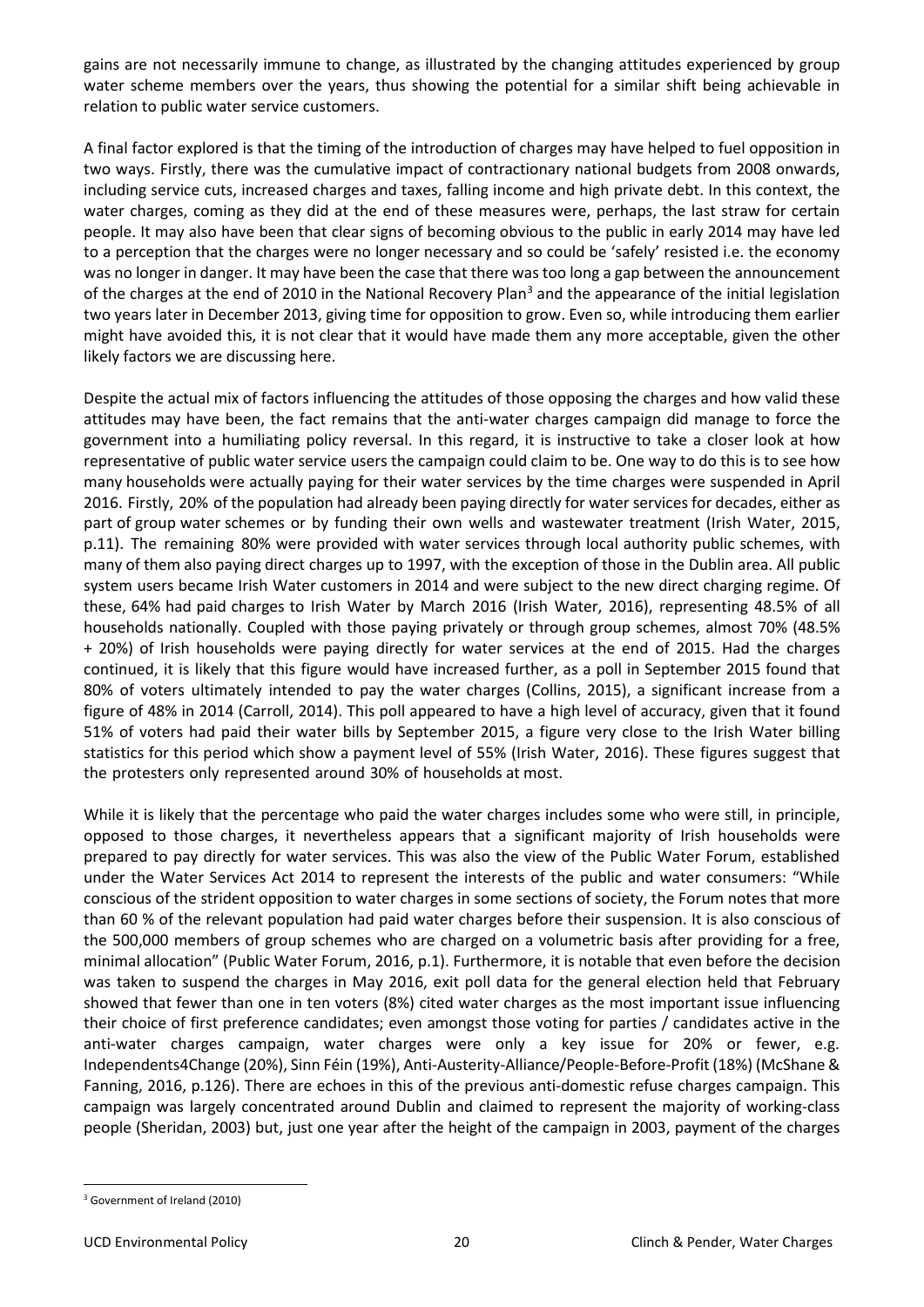nationally had increased significantly. This included Dublin, where some areas reported a 100% compliance rate, along with significant increases in the amount of domestic waste being recycled (Melia, 2004).

The apparent willingness of a large majority of the population to pay for water services tallies with evidence of an overall change in Irish attitudes towards paying for environmental services in recent years. From 2000- 2013, a period that encompassed the Celtic Tiger boom and the subsequent recession, there was a clear shift in preference by the Irish population towards paying for environmental services, such as water services, via higher prices or pay-by-use systems rather than by increases in general taxation - see Table 1 below:

There is some evidence that willingness to pay for environmental services is related to levels of income and education: a study by Buckley et al. (2016, p.436-438) of how willing Irish people were to pay for improvements in river water quality found that there was less willingness to pay amongst those from social classes associated with lower incomes; the same study also found that those with a college degree were more willing to pay for water improvements.

Given the above, it would appear that those opposed to the new domestic water service charges did not represent the majority of the Irish public, either in number or attitude. Nevertheless, the Government's response was not to proceed with the planned introduction but instead to implement a series of amendments to the initial scheme, culminating in the suspension of charges in 2016 and the subsequent recommendation in 2017 that they be abolished and a refund issued to those who had paid. It is, therefore, likely that this response was also influenced by political factors: some observers were of the view that it was fuelled in part by the realisation among elected representatives that the controversy around the charges would affect their ability to be re-elected in the next general election (Irish Independent, 2014; Little, 2017, p.486) despite the data available to suggest this was not likely to be the case.

| <b>YEAR</b> | <b>FINDINGS</b>                                                                          | <b>SOURCE</b>      |
|-------------|------------------------------------------------------------------------------------------|--------------------|
| 2000        | 20% were willing to pay higher taxes, 18 % willing to pay higher prices and              | Drury, 2000.       |
|             | willing to make cuts in their standard of living'                                        |                    |
| 2003        | 53 % willing to pay higher prices than pay                                               | Kelly et al., 2003 |
|             | higher taxes (34 %)                                                                      |                    |
| 2013        | 50% preferred a 'pay by use' system,                                                     | O'Sullivan,        |
|             | 34% a flat charge and 16% an increase in general taxation as a means of                  | 2013.              |
|             | paying for water.                                                                        |                    |
| 2014        | 13% of Irish people surveyed for the EU Eurobarometer report were in                     | <b>TNS Opinion</b> |
|             | favour of introducing or increasing taxation on environmentally-damaging                 | & Social, 2014.    |
|             | activities while 30% were in favour of higher financial incentives to citizen            |                    |
|             | protect the environment                                                                  |                    |
| 2014        | Almost 40% of respondents reported that they did not pay attention to the Davies et al., |                    |
|             | amount of water that they used while 68% stated that the re-introduction 2014            |                    |
|             | water charge would change their water usage.                                             |                    |
|             |                                                                                          |                    |

#### **Table 1: Attitudes towards paying for environmental services in Ireland: 2000-2013**

#### **6. Conclusion**

When a policy fails, it is essential to understand why, so as to assist future policy development. The factors driving opposition to the introduction of domestic water charges in Ireland appear to have been multiple and complex in nature, combining political and personal circumstances around the time of introduction as well as in preceding decades. Consequently, any future attempts to resolve them are also likely to be complex and time-consuming. Addressing issues relating to people's social and economic circumstances is, obviously, a key task of government, through ongoing commitment and initiatives to tackle issues such as poverty, social exclusion and inequality. On its own, however, this will not be sufficient to address the other factors identified, which are a crucial part of achieving the positive buy-in required from all public water service users to ensure the sustainable provision of these services over the longer-term. It is also arguable that citizens need to take more responsibility and that it is too simplistic to talk about a 'right to water', rather, as Camkin & Neto (2016,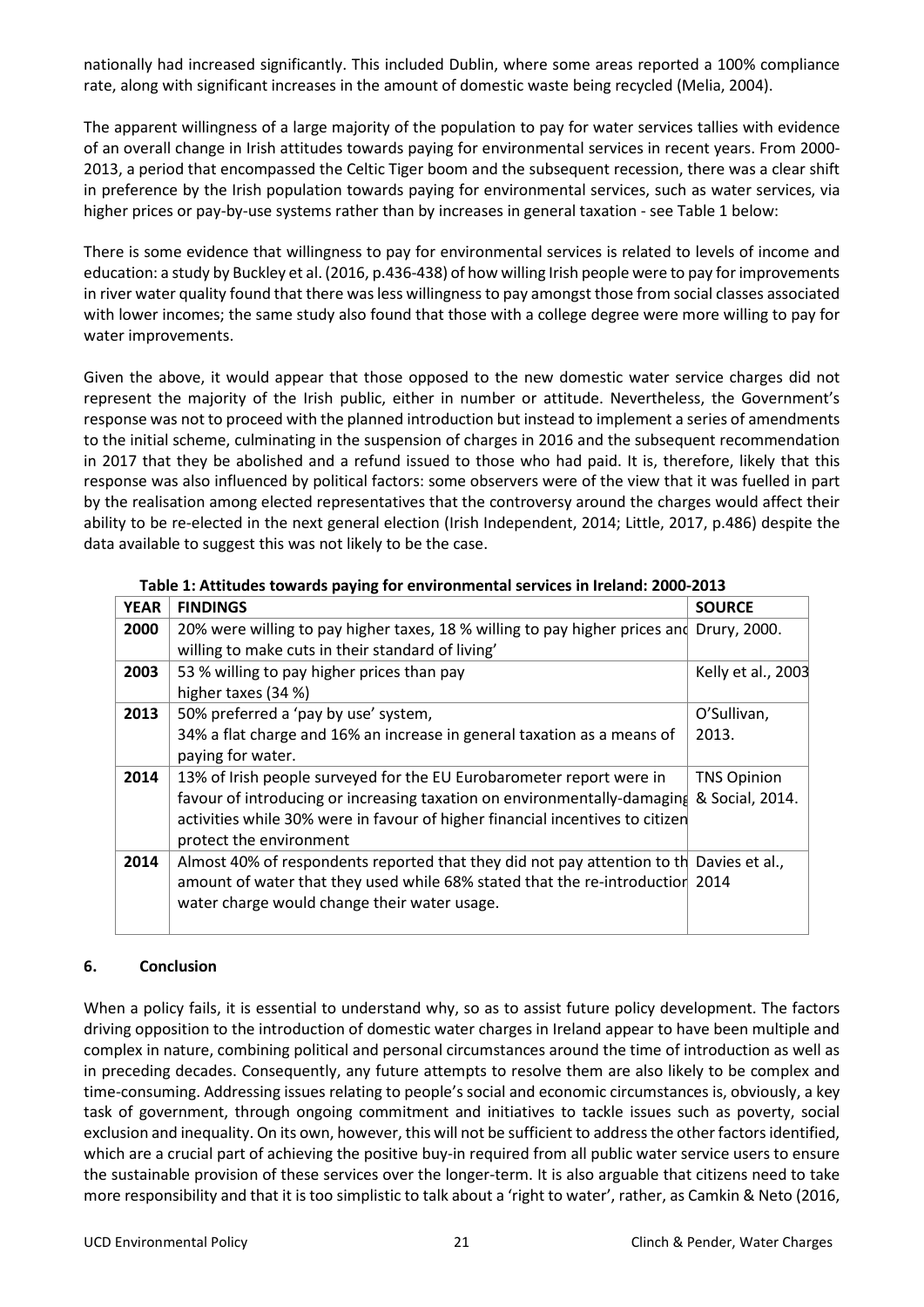p.108) state, "…although governments have a primary responsibility to ensure that an effective water governance regime is in place, it is not the responsibility of government to carry out all the functions of water governance—it is a shared responsibility of water users, representative organizations, social and environmental advocates, and the broader community, each with its own set of rights and responsibilities".

In this regard, as Russell & Fielding (2010, p.1) point out, water demand management "…involves as much attention on water use behaviour as it does on technology or infrastructure". Inducing behavioural change will require a re-framing of how water services can, and should, be funded and managed. This requires a willingness of the differing stakeholders to come together constructively to voice and explore their divergent frames; they must also be prepared to revise, enlarge or change the way they relate to the disputed issue and to each other if mutual understanding and common action are to be achieved (Dewulf et al., 2015, p.115-8). This is likely to be a challenging task in the Irish situation, given the levels of mistrust and deeply-held perspectives that have characterised the debate so far. It is also going to be a monumental challenge given the lack of policy credibility that the Irish Government has regarding water services. While controversial, the refund of water charges paid perhaps reflects this concern by government. If the charges had not been refunded to those who paid, would otherwise law-abiding citizens refuse to pay other government charges?

There is also some evidence that the framing and interpretation of water charges by the Irish public has been inconsistent in that polls suggest people agree both with a right to water concept but also agree that everyone should pay something as it is precious<sup>[4](#page-21-0)</sup>. Such inconsistency is not uncommon and Lakoff (2010, p.74) states starkly that "many people have in their brain circuitry the wrong frames…that would either contradict the right frames or lead them to ignore the relevant facts" and points to the significant challenges involved in addressing such inconsistency and replacing "faulty" frames: "Those wrong frames don't go away…What is needed is a constant effort to build up the background frames needed to understand the crisis, while building up neural circuitry to inhibit the wrong frames. That is anything but a simple, short-term job to be done by a few words or slogans". This challenge is echoed by Convery (2013, p.5) in relation to the Irish water charges, where he states that the focus should be on the losses that will be incurred if they are not introduced - such as increases in taxation and prices, impacts on competitiveness and, not least, "the loss in reliability of water supply and its quality if a sustainable funding system is not in place that encourages conservation".

However difficult the challenges, the chances are that they will have to be faced at some stage, not least because there is a reasonable prospect that the issue will return to the fore in the not-too-distant future. Firstly, there is the possibility that the recommendation to return a system of funding water services through general taxation will not be permitted under the Water Framework Directive. Secondly, there are no guarantees that the previous failed legacy of funding water services through taxation will not be repeated, especially in the context of the urgent investment required in other sectors such as health; as one commentator states: "…the idea of funding water from "general taxation" is a scandal when the billions needed to fix the system over the next five-to-10 years will compete with the desperate needs of a health service that saw a 103-year-old woman spending 15 hours on a [hospital] trolley…" (Molloy, 2016). Research conducted by the Revenue Commissioners indicates that the general public may implicitly know this, since they associate paying tax with funding health and social welfare services but less so with financing other services; the same survey also states that they are largely correct in this association (Revenue Commissioners, 2013, p.43-33).

The 2017 parliamentary committee report has recommended that the Irish Government must provide funding certainty for water services from general taxation (Houses of the Oireachtas, 2017, p.7) but it remains to be seen if, and how, this will be implemented. Any repeat of previous failures to invest adequately in water services may also have implications for economic growth and job creation. According to the United Nations World Water Assessment Programme (UNWWAP) (2016, p.7), "Sustainable water management, combined with access to safe and reliable supply of water and appropriate sanitation services, create an enabling environment for employment opportunities to develop and grow across economic sectors"; consequently, the

<span id="page-21-0"></span> <sup>4</sup> For example, a poll of over 1,000 adults published in March 2017 found that just over 50% of respondents agreed that "*Water is a human right. No charges should exist for water, no matter how much is used*"; however, 70% of the same respondents subsequently agreed that "*Water is a precious resource. Everyone should pay something for water and in particular those who use more than a reasonable amount*" (Irish Independent, 2017).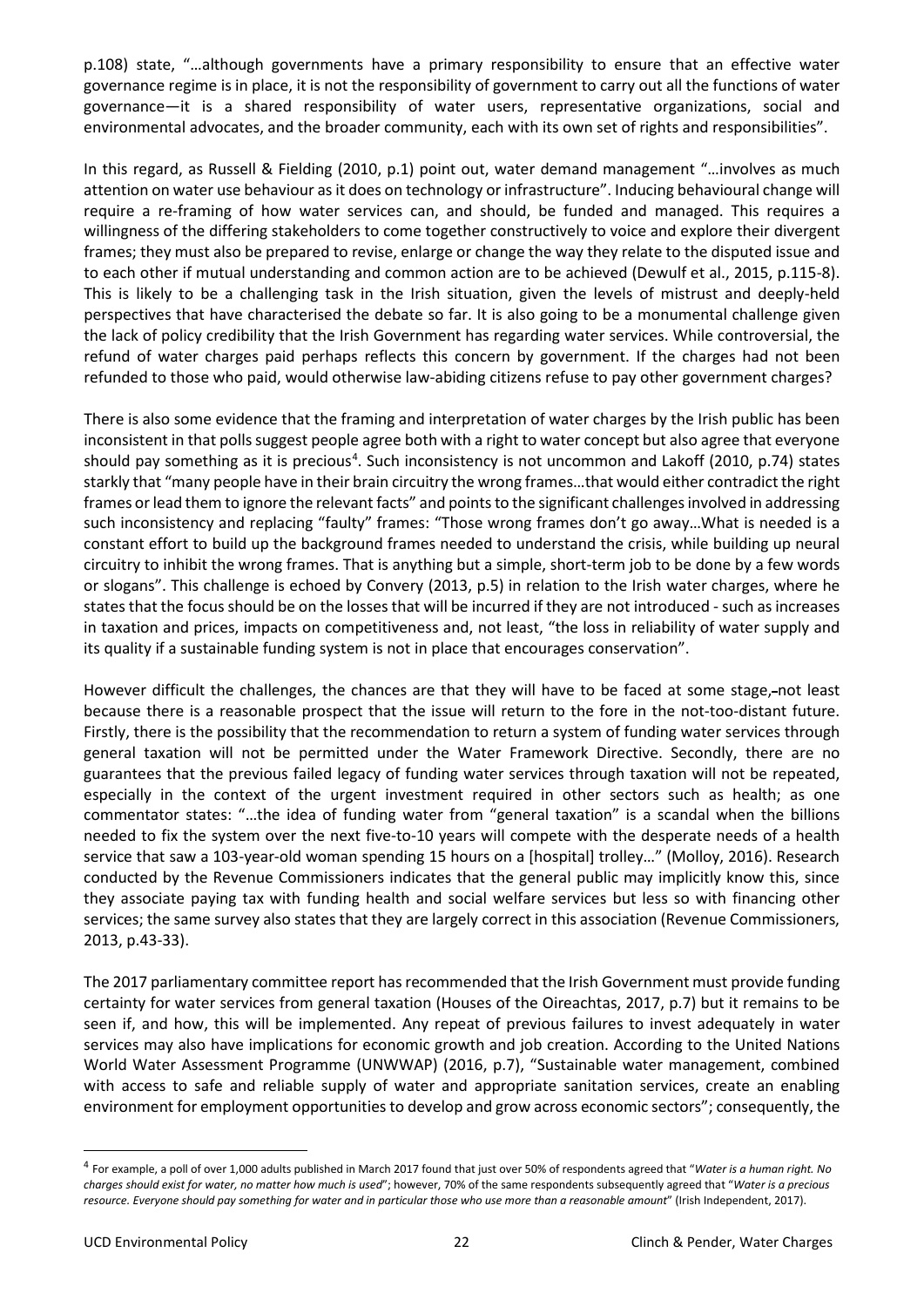failure to secure an adequate and reliable supply of water can have economic and employment repercussions that can go far beyond the immediate affected areas (UNWWAP, 2016, p.2). Finally, a decision to return to general taxation funding may be yet another instance of Irish politicians postponing a controversial decision in order to avoid any electoral fallout:

Nevertheless, the political system will be extremely wary of returning to the water charges issue in the near future, When it comes to water services, political, social and environmental uncertainties can make water problems 'wicked', in the sense that that even the most innovative technical responses can generate unexpected, unintended or undesirable outcomes (Wolfe & Brooks, 2016, p.1).Thus, there is a need for further consideration of the psychological and behavioural factors influencing citizens' attitudes towards paying for water services.. This is particularly important when, as we have seen, both governments and individuals can be liable to frame contested issues in apparently logical and justifiable terms that may actually mask underlying attitudes and perceptions that can be resistant to change. As T.H. Huxley put it over one hundred years ago, *"It is not to be forgotten that what we call rational grounds for our beliefs are often extremely irrational attempts to justify our instincts"* 1894/2011, p.310). In early Ireland, water was sometimes used by our Celtic forbears as a symbol for spiritual trials (Muhr, 1999, p.204). It remains to be seen whether the funding of water services in modern Ireland continues to be a source of similar trials or whether diverging stakeholder attitudes can be sufficiently reconciled, and the timing is right, to provide services that are sustainable from economic, social and environmental perspectives.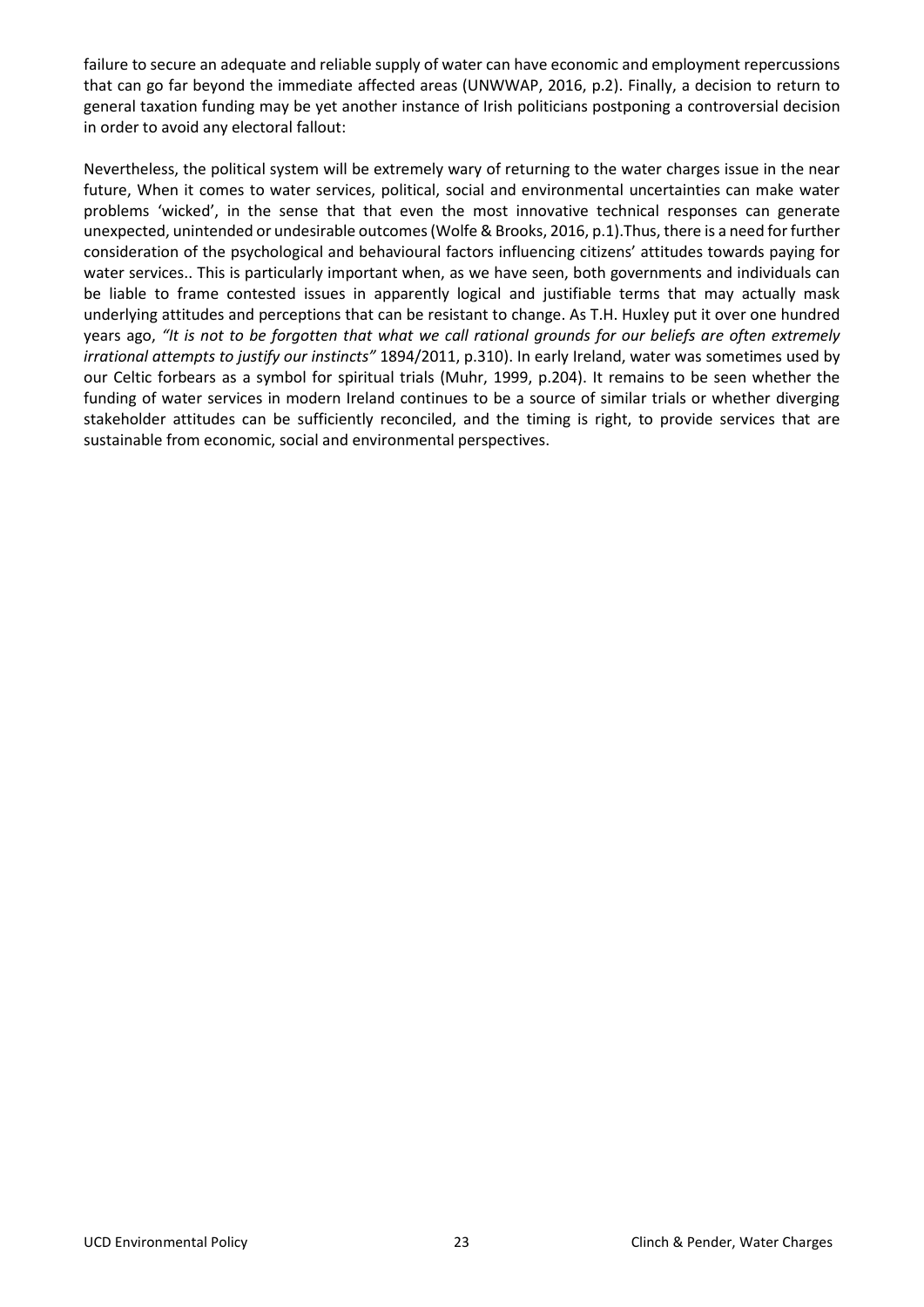#### **References**

Alfonso, L. (2013) "Value of Information and Prospect theory as tools to involve decision-makers in water-related design, operation and planning of water systems". Paper presented at the European Geosciences Union General Assembly 2013, 7-12 April, 2013. Vienna, Austria.

Anon (2012) The worst is over, Michael Noonan promises". Irish Independent, December 5, 2012. Available at: www.independent.ie/business/budget/overview-the-worst-is-over-michael-noonan-promises-28943765.html. Accessed 5 May 2018.

Aqua Publica Europea (2016) *Water Affordability: Public operators' views and approaches on tackling water poverty,* European Association of Public Water Operators, Brussels.

Baker, N. (2015) "Farming Poll 2015 - Data: Water row reveals urban / rural divide", Irish Examiner, 24 September, 2015. Available at: http://www.irishexaminer.com/farming/news/farming-poll-2015--data-water-row-revealsurbanrural-divide-355515.html (accessed 28 January, 2017).

Bicket, M. & Vanner, R. (2016) "Designing policy mixes for resource efficiency: The role of public acceptability" in *Sustainability, 8(4)*, 1-17. DOI: 10.3390/su8040366

Brereton, F. & Fox-Rogers, L. (2016) "Exploring the political efficacy of citizens under conditions of austerity". Paper presented at International European Social Survey Conference, Lausanne, Switzerland, July, 2016.

Brugnach, M., Dewulf, A., Pahl-Wostl, C. & Taillieu, T. (2008) "Toward a relational concept of uncertainty: about knowing too little, knowing too differently and accepting not to know" in *Ecology and Society, 13(2)*, 1-16. Available at: https://www.ecologyandsociety.org/vol13/iss2/art30/ (accessed 5 March, 2017).

Buckley, C., Howley, P., O'Donoghue, C. & Kilgarriff, P. (2016) "Willingness to pay for achieving good status across rivers in the Republic of Ireland" in *The Economic and Social Review, 47(3)*, 425-445.

Callan, T., Regan, M, Savage, M. & Walsh, J.R. (2017). Income Distribution in Ireland: through recession, towards recovery, Economic and Social Research Institute, Dublin. Available at: https://www.esri.ie/publications/incomedistribution-in-ireland-through-recession-towards-recovery/ (accessed, 10 October, 2017).

Camkin, J. & Neto, S. (2016) "Roles, rights and responsibilities in water governance: Reframing the water governance debate" in *World Affairs, 179(3),* 82-112. DOI: 10.1177/0043820017690944

Carroll, S. (2014) "Water charges poll findings 'disastrous' for Government", Irish Times, 5 December, 2013. Available at: http://www.irishtimes.com/news/politics/water-charges-poll-findings-disastrous-for-government-1.2026895 (accessed 11 October, 2016).

Castellucci, L. (2015) "The Economics of Water Use and Management: From Human Rights to the Financing of Costs of Services" in *Economia dei Servizi, 10(1),* 3-16, DOI: 10.2382/82989.

Central Bank of Ireland (2016) *Report on Mortgage Arrears*, Central Bank of Ireland, Dublin.

CESCR (2002). *General Comment 15 No. 15: The right to water*. United Nations Committee on Economic, Social and Cultural Rights, Geneva.

Chubb, B. (1963) "Going about persecuting civil servants: The role of the Irish parliamentary representative" in *Political Studies, 11(3)*, 272-286.

Citizens Information (2017a) "Local Authorities". Available at: http://www.citizensinformation.ie/en/government\_in\_ireland/local\_and\_regional\_government/local\_authorities.html (Accessed 20 May, 2017).

Civic, M. A. (1998) "A Comparative Analysis of the Israeli and Arab Water Law Traditions and Insights for Modern Water Sharing Agreement" in *Denver Journal of International Law and Policy, 26(3),* 437-452.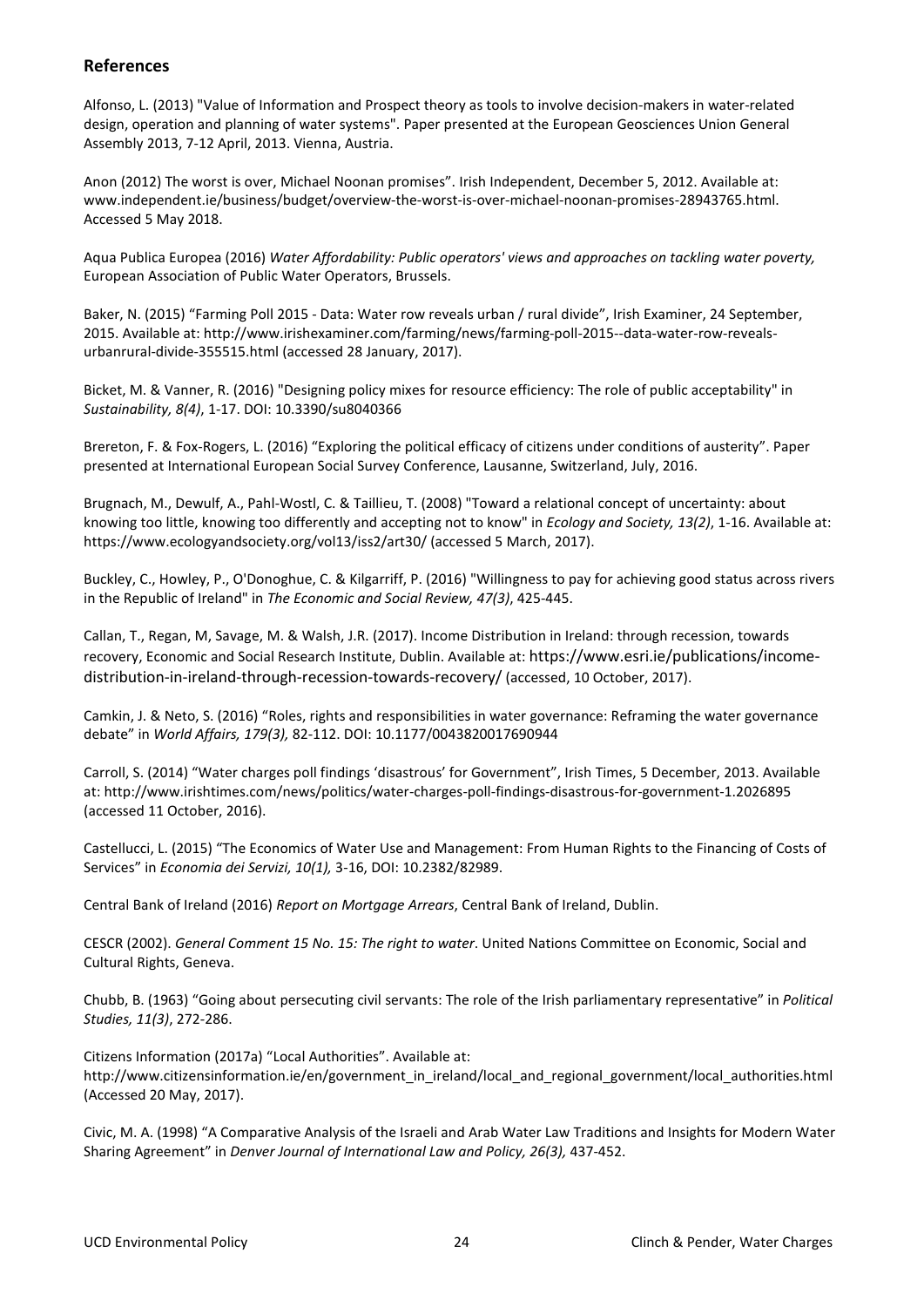Collins, S. (2015) "Nearly 80% to pay contentious water charges, poll shows", Irish Times, 28 September, 2015. Available at: http://www.irishtimes.com/news/politics/nearly-80-to-pay-contentious-water-charges-poll-shows-1.2368837 (accessed 9 October, 2016).

Commission on Taxation (2009) *Commission on Taxation Report 2009,* Government Publications Sales Office, Dublin.

Committee on Economic, Social and Cultural Rights (CESCR) (2002). *General Comment No. 15: The right to water,* United Nations, Geneva.

Convery, F. (2013) "Budget 2013: Insights from Daniel Kahneman". Available at: http://www.publicpolicy.ie/wpcontent/uploads/Budget-2013-Insights-from-Daniel-Kahneman2.pdf (accessed 2 February, 2017).

CPA Ireland (2015) *Sustainable Water Supply and Accounting*, The Institute of Certified Public Accountants in Ireland, Dublin.

CSO (2015) *Survey on Income and Living Conditions 2015*. Available at: http://www.cso.ie/en/releasesandpublications/er/silc/surveyonincomeandlivingconditions2015/ (accessed 14 April, 2017).

CSO (2016) *Statistical Yearbook of Ireland 2016 - Social Inclusion*. CSO, Dublin. Available at: http://www.cso.ie/en/releasesandpublications/ep/p-syi/psyi2016/soc/si/ (accessed 14 April, 2017).

CSO (2017) *Monthly Unemployment, March 2017.* Available at: http://www.cso.ie/en/releasesandpublications/er/mue/monthlyunemploymentmarch2017/ (accessed 14 April, 2017).

Cullen Owens, R. (2005) *A Social History of Women in Ireland 1870-1970: An exploration of the changing role and status of women in Irish society,* Gill & Macmillan, Dublin.

Daly, M.E. (1997) "Turn on the tap: The State, Irish Women and Running Water" in M.G. Valiulis and M. O'Dowd (Eds.) *Women & Irish History*, Dublin, pp.206-219.

Daly, M. (2016) *Sixties Ireland: Reshaping the Economy, State and Society, 1957-1973,* Cambridge University Press.

Davies, A., Fahy, F., Rau, H., Devaney, L., Doyle, R., Heisserer, B., Hynes, M., Lavelle, M.J. & Pape, J. (2014) *CONSENSUS: Consumption, Environment and Sustainability*. EPA Research Report 2008-SD-LS-1-SI, Environmental Protection Agency, Wexford, Ireland.

Deegan, G. (2012) "66% comply with household charge", The Irish Independent, 29 October, 2012. Available at: http://www.irishexaminer.com/ireland/66-comply-with-household-charge-212270.html (accessed 12 June 2017).

Dewulf, A., Craps, M., Bouwen, R., Taillieu, T. & Pahl-Wostl, C. (2005) "Integrated management of natural resources: dealing with ambiguous issues, multiple actors and diverging frames" in *Water, Science and Technology 52,* 115–124.

Drury Research (2000) *Attitudes and Actions: A National Survey on the Environment*. Department of Environment and Local Government, Dublin.

EPA (2016a) *Ireland's Environment: An Assessment*, Environmental Protection Agency, Wexford.

EPA (2016b) *Drinking Water Report for Public Water Supplies 2015*, Environmental Protection Agency, Wexford.

European Union (EU) (2000) *Directive 2000/60/EC of the European Parliament and of the Council of 23 October 2000*  establishing a framework for community action in the field of water policy in Official Journal of the European Community, 43, 1–72. Available at: http://eur-lex.europa.eu/legal-content/EN/TXT/?uri=CELEX:32000L0060.

Expert Commission on Domestic Public Water Services (2016) *Report on the funding of domestic public water services in Ireland*. Available at:

https://www.oireachtas.ie/parliament/media/committees/futurefundingofdomesticwaterservices/Report-of-Expert-Commission-on-Domestic-Public-Water-Services.pdf (accessed 9 January, 2017).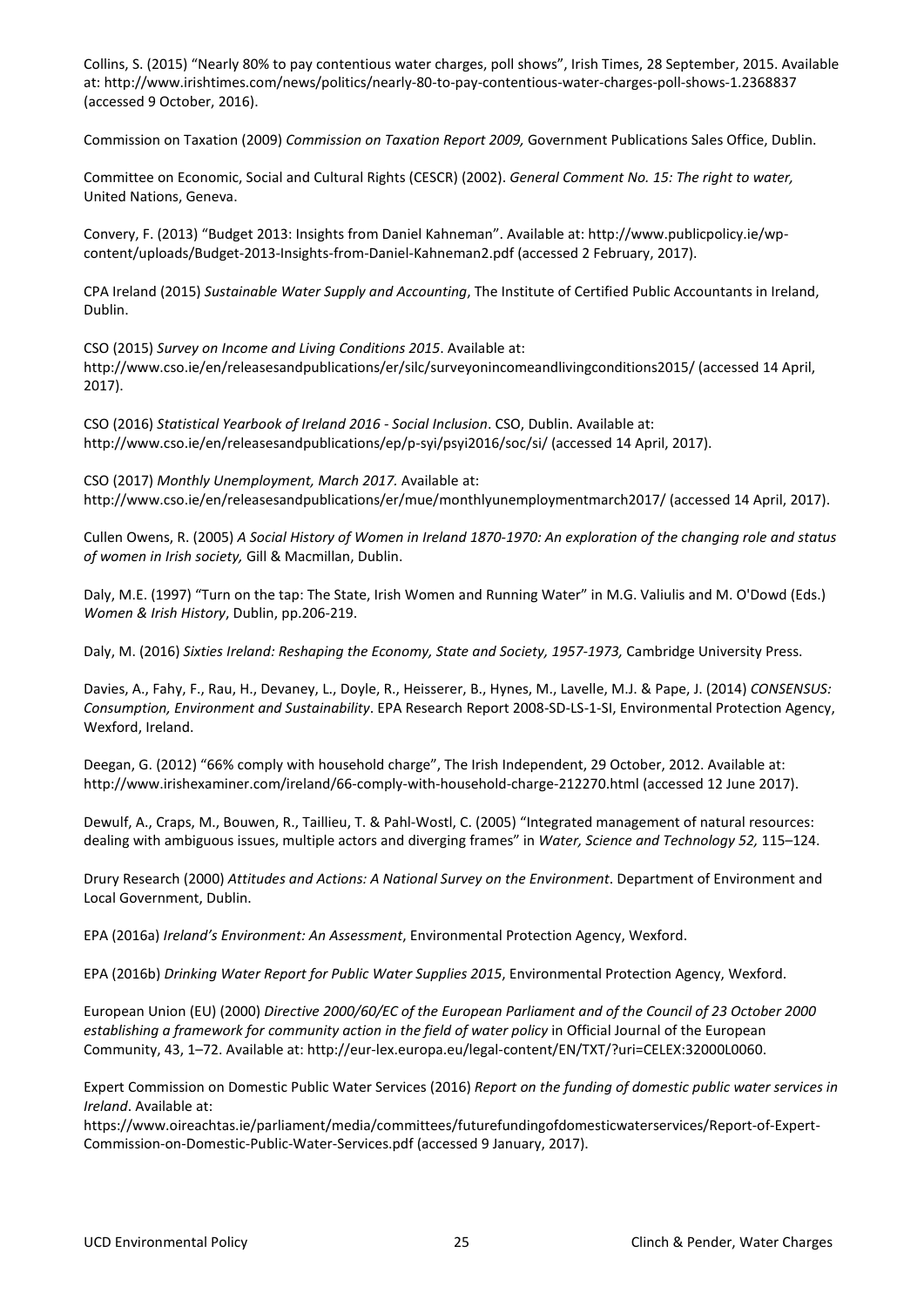Gleeson, L. (2003) "Water Services" in M. Callanan, M. & J.F. Keogan, (Eds.) *Local Government in Ireland: Inside Out*, IPA Dublin, pp.209-220.

Government of Ireland (2009) *Renewed Programme for Government*. Available at: www.defence.ie/WebSite.nsf/72804bb4760386f380256c610055a16b/2a49a2267d0f095b80257754004d3e17/\$FILE/94 315182.pdf/Renewed\_Programme\_for\_Government,\_October\_2009.pdf (accessed 12 January, 2017).

Government of Ireland (2010a) The National Recovery Plan 2011-2014. The Stationery Office Dublin. Available at: http://www.budget.gov.ie/The%20National%20Recovery%20Plan%202011-2014.pdf (accessed 13 October 2016)

Government of Ireland (2010) *Ireland: Letter of Intent, Memorandum of Economic and Financial Policies and Technical Memorandum of Understanding.* Available at: http://www.imf.org/external/np/loi/2010/irl/120310.pdf (accessed 4 December, 2016).

Government of Ireland (2011) *Statement of Common Purpose: Programme for Government 2011-2016*, Government Publications Office, Dublin. Available at:

http://www.taoiseach.gov.ie/eng/Work\_Of\_The\_Department/Programme\_for\_Government/Programme\_for\_Govern ment\_2011-2016.pdf (accessed 16 October, 2016).

Hanke, R., Gray, B. & Putnam, L. (2002) "Differential framing of environmental disputes by stakeholder groups", Academy of Management, Conflict Management Division Meetings, No. 13171. Available at: https://papers.ssrn.com/sol3/papers.cfm?abstract\_id=320364 (accessed 4 March, 2017).

Healy, S. (2017) *Dáil Debates, Volume 947, No.1. 12 April 2017. Available at:*  http://oireachtasdebates.oireachtas.ie/debates%20authoring/debateswebpack.nsf/takes/dail2017041200067

Herne, R. (2015) *The Irish Water War, austerity and the "Risen People": An analysis of participant opinions, social and political impacts and transformative potential of the Irish anti-water charges movement*. Dept. of Geography, Maynooth University.

Hobolt, S. B. (2014). Public attitudes towards the Euro crisis. In O. Cramme & S. B. Hobolt (Eds.), *Democratic politics in a European Union under stress* (pp. 48–66). Oxford, U.K.: Oxford University Press.

Hoekstra, A.Y. (1998) "Appreciation of water: Four perspectives" in *Water Policy 1(6),* 605-622.

Office of the Houses of the Oireachtas (2011) *Dáil General Election 2011 Results*. Available at: https://www.oireachtas.ie/documents/publications/2011\_Electoral\_Handbookrev.pdf (accessed 26 June, 2017).

Office of the Houses of the Oireachtas (2017) *Joint Committee on the Future Funding of Domestic Water Services Report*, April 2017. Available at:

http://www.oireachtas.ie/parliament/media/committees/futurefundingofdomesticwaterservices/report/Recommenda tions-of-the-JCFFDWS-of-FFDWS---Final.pdf (accessed 18 August, 2016).

Huxley T.H. (1894/2011) *Collected Essays*, *Volume 1: Methods and Results*, Cambridge University Press, Cambridge.

ICWE (1992) *The Dublin Statement and Report of the Conference*. International Conference on Water and the Environment: Development Issues for the 21st century, 26–31 January, 1992, Dublin. Available at: http://www.ielrc.org/content/e9209.pdf (accessed 20 August, 2016).

Interdepartmental Working Group on Affordability Measures (2013) *Water Sector Reform Programme*. *Report of the Inter-Departmental Working Group on Affordability Measures*, Department of Environment, Community & Local Government, Dublin.

Irish Independent (2014) "Irish Water CEO insists he's staying put amid backlash", 19th October 2014. Available at: www.independent.ie/irish-news/irish-water-ceo-insists-hes-staying-put-amid-backlash-30674887.html (accessed 30 April, 2017).

Irish Independent (2017) "What the public think about water", Irish Independent, 1 March, 2016. Available at: http://www.pressreader.com/ireland/irish-independent/20170301/281621010117090/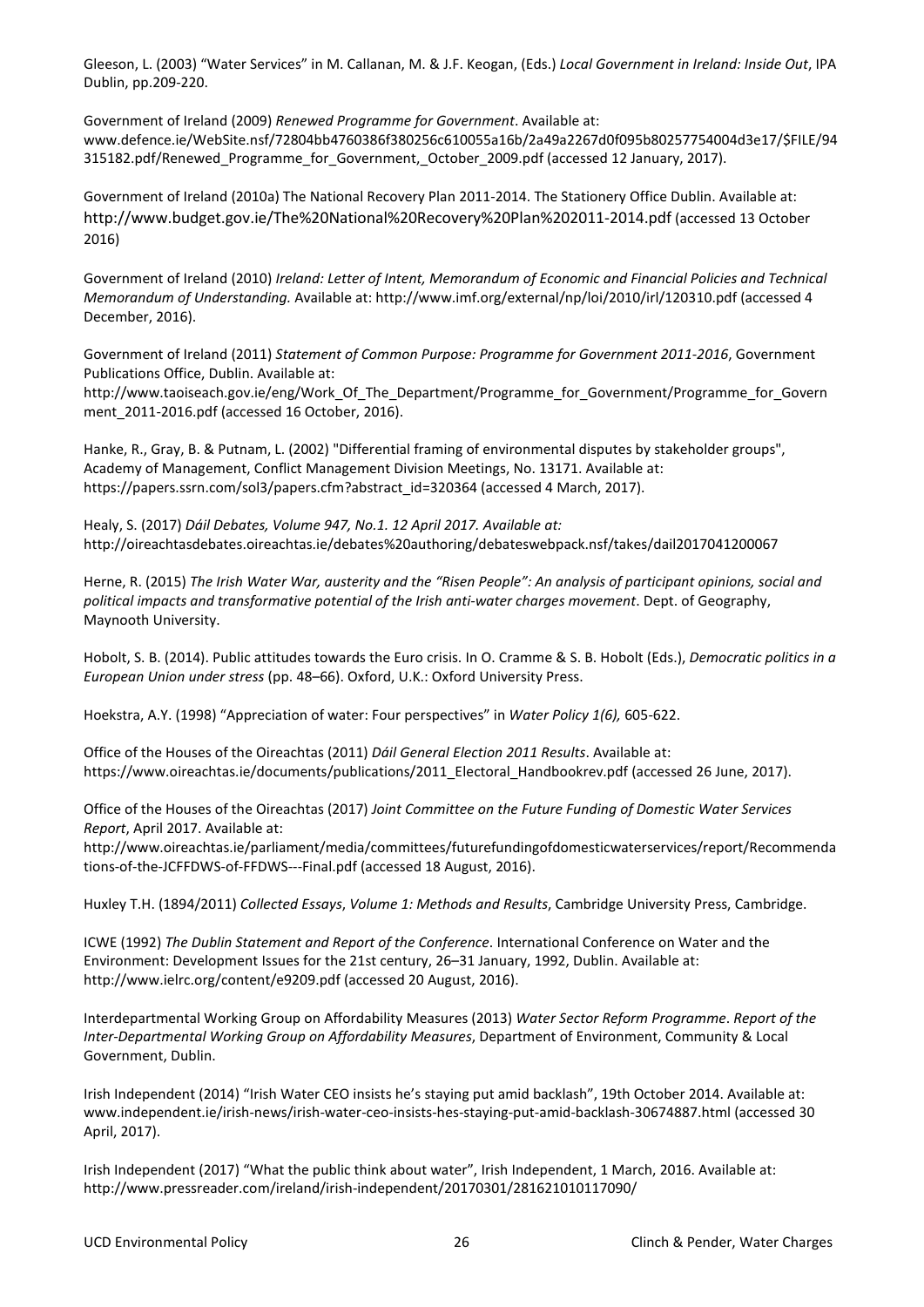Irish Times (2015) "Timeline: the Siteserv controversy" in The Irish Times, 29 May 2015. Available at http://www.irishtimes.com/business/financial-services/timeline-the-siteserv-controversy-1.2230748 (accessed 31 May 2017).

Irish Water (2014) *Irish Water Charges Plan: Scheme of charges applicable from 1st October 2014 to 31st December 2016. Water and Wastewater charges for domestic and non-domestic customers*. Irish Water, Dublin.

Irish Water (2015) *Irish Water Business Plan 2015: Transforming water services in Ireland to 2021*, Irish Water, Dublin.

Irish Water (2016) "Irish Water confirms 64% of customers paid water charges in first year of billing". Available at: https://www.water.ie/news/irish-water-confirms-64-o/ (accessed 29 August, 2016).

Joint Committee on Future Funding of Domestic Water Services (2017a) Joint Committee Debate, Tuesday, 7 February 2017. Available at:

http://oireachtasdebates.oireachtas.ie/debates%20authoring/debateswebpack.nsf/committeetakes/FFJ201702070000 2?opendocument#Q01350 (accessed 3 May, 2017).

Joint Committee on Future Funding of Domestic Water Services (2017b) Joint Committee Debate, Tuesday, 14 February 2017. Available at:

http://oireachtasdebates.oireachtas.ie/Debates%20Authoring/DebatesWebPack.nsf/committeetakes/FFJ20170214000 02?opendocument#B00100 (accessed 3 May, 2017).

Joint Committee on Future Funding of Domestic Water Services (2017c) Joint Committee Debate, Tuesday, 21 February 2017. Available at:

http://oireachtasdebates.oireachtas.ie/Debates%20Authoring/DebatesWebPack.nsf/committeetakes/FFJ20170221000 02?opendocument#A00100 (accessed 3 May, 2017).

Jollands, S. & Quinn, M. (2015) "Politicising the sustaining of water supply in Ireland - the role of accounting concepts" in *Accounting, Auditing & Accountability Journal, 39(1)*, 164-190. DOI: 10.1108/AAAJ-04-2015-2018.

Jorgensen, B., Graymore, M. & O'Toole, K. (2009) "Household water use behavior: An integrated model" in *Journal of Environmental Management, 91*, 227-236. DOI: 10.1016/j.jenvman.2009.08.009

Kahneman, D. & Tversky, A. (1979) "Prospect Theory: An analysis of decision under risk" in *Econometrica, 47(2)*, 263- 291.

Kaika, M. (2003) "The Water Framework Directive: A new directive for a changing social, political and economic European framework" in *European Planning Studies, 11(3),* 299-316.

Kaika, M. & Page, B. (2003) "The EU Water Framework Directive: Part 1. European policy-making and the changing topography of lobbying" in *European Environment, 13,* 314-327.

Kelly, M., Kennedy, F., Faughnan, P. & Tovey, H. (2003) *Cultural sources of support on which environmental attitudes and behaviours draw: Second report of National Survey Data, Research Programme on Environmental Attitudes, Values and Behaviour in Ireland*. Environmental Protection Agency, Wexford.

Kelly-Quinn, M., Blacklocke, S, Bruen, M., Earle, R, O'Neill, E., O'Sullivan, J. & Purcell, P. (2014) "Dublin Ireland: A city addressing a challenging water supply, management and governance issues" in *Ecology and Society*, *19 (4)*, 1-10.

Kingdon, J. W. (2011) *Agendas, alternatives, and public policies.* Harper Collins, New York.

Komito, L. (1992) "Brokerage or friendship? Politics and networks in Ireland" in *The Economic and Social Review, 23(2)*, 229-145.

Lakoff, G. (2010) "Why it matters how we frame the environment" in *Environmental Communication, 4(1)*, 70-81.

Leahy, S., Delaney, A., Leahy, A., Murphy, M., Reynolds, B. & Robinson, J. (2015) *Toward a Just Society: Securing economic development, social equity and sustainability*. *Socio-Economic Review 2015.* Social Justice Ireland, Dublin.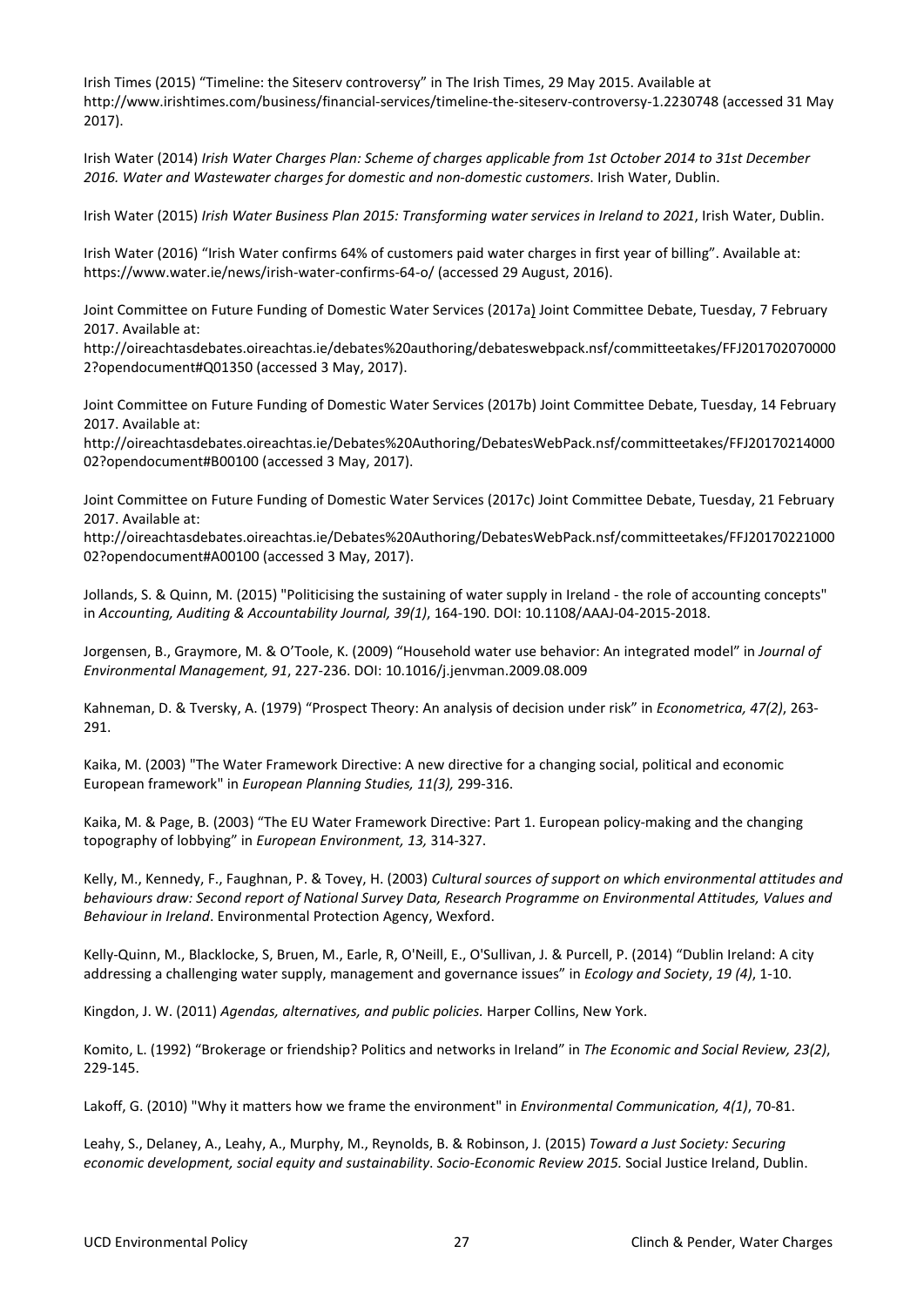Little, C. (2017) "The Irish general election of February 2016: towards a new politics or an early election?" in *West European Politics, 40(2)*, 479-488, DOI: 10.1080/01402382.2016.1216507.

Mandate Trade Union (2016) "Mandate members urged to attend National Demonstration". Available at: http://mandate.ie/News/Mandate/1183/mandate-members-urged-to-attend-national-demonstration-this-saturday-17th-september-2016.aspx (accessed 11 February, 2017).

Mangold, M., Morrison, G., Harder, R., Hagbert, P. & Rauch, S. (2014) "The transformative effect of the introduction of water volumetric billing in a disadvantaged housing area in Sweden" in *Water Policy, 16*, 973-990. DOI: 10.2166/wp.2014.105.

McCarthy, C, (2017) "Fair water charges would stop outpouring of anger" in *Sunday Independent*, 16 April, 2017. Available at: https://www.pressreader.com/ireland/sunday-independent-ireland/20170416/282011852229964 (accessed 21 May, 2017).

McGee, H. (2012) "What's Ireland's problem with water charges?" in *The Irish Times*, 21 April, 2012. Available at: http://www.irishtimes.com/news/what-s-ireland-s-problem-with-water-charges-1.506087 (accessed 28 April, 2017).

McGuill, D. (2016) "FactCheck: Does every other country in Europe have water charges", thejournal.ie, 6th October, 2016. Available at: http://www.thejournal.ie/what-countries-in-europe-have-water-charges-facts-3002075-Oct2016/ (accessed 7 June, 2017).

McShane, I. & Fanning, M. (2016) *RTÉ/Behaviour & Attitudes 2016 General Election Exit Poll Report*. *26th February, 2016*. Dublin: RTE/B&A.

Melia, P. (2004) "Councils coining it as refuse charges pour in", Irish Independent, 26 October, 2004. Available at: http://www.independent.ie/irish-news/councils-coining-it-as-refuse-charges-pour-in-25894828.html (accessed 9 May, 2017).

Melo Zurita, M. de L., Thomsen, D.C., Smith, T.F., Lyth, A., Preston, B.L. & Baum, S. (2015) "Reframing water: Contesting H2O within the European Union" in *Geoforum, 65*, 170-178. DOI: 10.1016/j.geoforum.2015.07.022.

Molloy, E. (2016) "Water commission's message is clear – bottle the charges if you want to save your political skins", Irish Independent, 6 December, 2016. Available at: http://www.independent.ie/opinion/comment/water-commissionsmessage-is-clear-bottle-the-charges-if-you-want-to-save-your-political-skins-35271266.html (accessed 31 May, 2017).

Moss, J., Wolff, G., Gladden, G. & Guttieriez, E. (2003) "Valuing water for better governance. How to promote dialogue to balance social, environmental and economic values?" White paper for the Business and Industry CEO Panel for Water Presented at the CEO plenary session of the Third World Water Forum, 10 March, Osaka, Japan. Available at: http://pacinst.org/publication/560/ (accessed 22 February, 2017).

Muhr, K. (1999) "Water imagery in early Irish" in *Celtica 23 – Essays in honour of James Patrick Carney*, 193-201. Dublin Institute of Advanced Studies, Dublin. Available at: https://www.dias.ie/wpcontent/uploads/webstore/celt/pubs/celtica/c23/c23-193.pdf (accessed 30 April, 2017).

Murtagh, P. (2017) "Cameras to monitor what waste is being placed in green bins", Irish Times, 23 Feb 2017. Available at: http://www.irishtimes.com/news/environment/cameras-to-monitor-what-waste-is-being-placed-in-green-bins-1.29855655 (accessed 15 May, 2017).

National Federation of Group Water Schemes (2016) *Submission to Expert Commission on Domestic Public Water Services. Future Funding of Domestic Water Services*, NFGWS, Monaghan.

O'Connell, H. (2014). "People who don't pay water charges will NOT have their supply reduced or cut off, says Minister", thejournal.ie, 6 November 2014. Available at: http://www.thejournal.ie/enda-kenny-joan-burtonrelationship-1765377-Nov2014/ (accessed 3 May, 2018).

OECD (2003) *Social Issues in the Provision and Pricing of Water Services*, OECD, Paris.

OECD (2010a) *Pricing water resources and water and sanitation services*, OECD, Paris.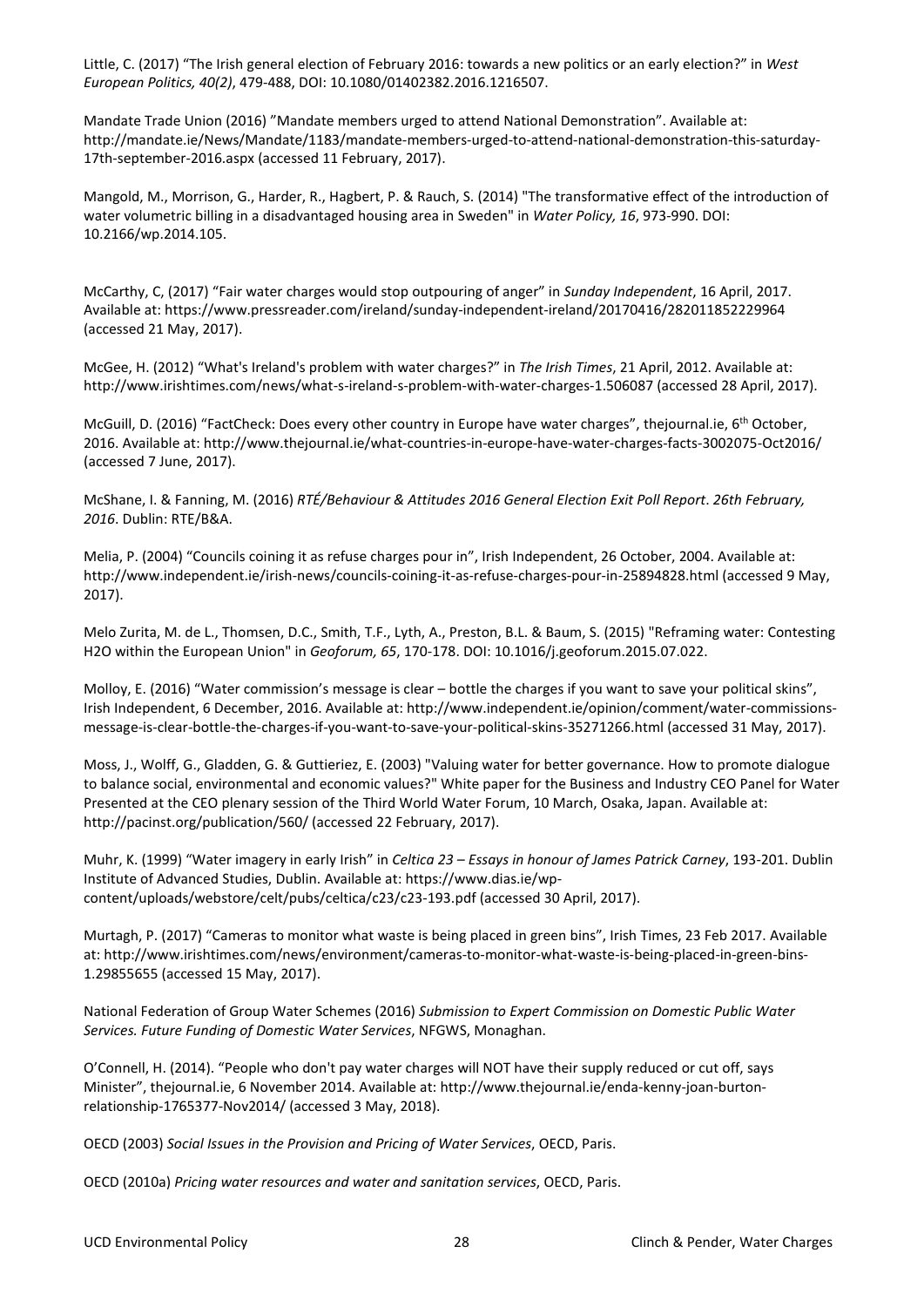OECD (2010b) *OECD environmental performance reviews: Ireland,* OECD, Paris.

OECD (2013) *Crisis Squeezes Income and Puts Pressure on Inequality and Poverty: Results from the OECD Income Distribution Database* (May 2013), OECD, Paris. Available at: http://www.oecd.org/els/soc/OECD2013-Inequality-and-Poverty-8p.pdf. Accessed 23 May 2017. Accessed 23 May 2017.

OECD (2016) *OECD Employment Outlook 2016*, OECD Publishing, Paris. DOI: 10.1787/empl\_outlook-2016-en.

OECD (2017) *Trust and Public Policy: How better governance can help rebuild public trust*, OECD Public Governance Reviews, OECD Publishing, Paris.

Office of the Houses of the Oireachtas (2017) "Teachtaí Dála (Deputies)". Available at: http://www.oireachtas.ie/parliament/tdssenators/tds/.

O'Neill, E., Devitt, C., Lennon, M., Duvall, P., Astori, L., Ford, R. and Hughes, C. (2018) "The Dynamics of Justification in Policy Refom: Insights from Water Policy Debates in Ireland". *Environmental Comminication*, 12(4), 451-461.

O'Sullivan, C. (2013) "How do you want to pay for water?" Available at: www.publicpolicy.ie (accessed 30 August, 2016).

O'Sullivan, S., Erbe Healy, A. & Breen, M.J. (2014) "Political legitimacy in Ireland during economic crisis: Insights from the European Social Survey" in *Irish Political Studies, 29)4)*, 547-572. DOI:10.1080/07907184.2014.942645

Page, B. & Kaika, M. (2003) "The EU Water Framework Directive: Part 2. Policy innovation and the shifting choreography of governance" in *European Environment, 13(6),* 328-343*.*

Pennings, P. (2017) "When and where did the great recession erode the support of democracy?" in *Zeitschrift für Vergleichende Politikwissenschaft, 11(1)*, p.82-103. DOI: 10.1007/s12286-017-0337-x

Public Water Forum (2016) *Presentation to Expert Commission on behalf of the Public Water Forum*, Public Water Forum, Dublin.

Public Water Forum (2017) "About the Forum". http://www.publicwaterforum.ie/about-the-forum/ (accessed 5 April, 2017).

Quandt, M., Eder, C. & Mochmann, I.C. (2015) "Political trust and political disenchantment in a comparative perspective" in C. Eder, I.C. Mochmann & M. Quandt (Eds.) *Political trust and political disenchantment with politics: International perspectives,* Brill, Leiden.

Reeskens, T. & Vandecasteele, L. (2016) "Hard times and European youth: the effect of economic insecurity on human values, social attitudes and well-being" in *International Journal of Psychology, 52(1)*, 19-27.

Revenue Commissioners (2013) *Attitudes and behaviour towards tax and compliance: A population assessment for Ireland in 2008/2009I*, Research & Analytics Branch, Revenue Commissioners, Dublin. Available at: http://www.revenue.ie/en/corporate/documents/research/survey-attitudes-behaviours-dec2013.pdf (accessed 12 June 2017).

Revenue Commissioners (2015a) *Budget Summary 2015*, Revenue Commissioners, Dublin. Available at: www.revenue.ie/en/press/budget/archive/2015/budget-summary-2015.pdf (accessed 3 May, 2017).

Revenue Commissioners (2015b) *Revenue Commissioners: Headline Results for 2014*. Available at: http://www.revenue.ie/en/corporate/press-office/annual-report/2014/headline-results-2014.pdf (accessed 12 June, 2017.

Reynaud, A. (2016) "Assessing the impact of full cost recovery of water services on European households" in *Water Resources and Economics, 14*, 65-78. DOI: 10.1016/j.wre.2016.04.001.

Right2Water (2014) "About Water Charges". Available at: http://www.right2water.ie/about-water-charges (accessed 5 April, 2017).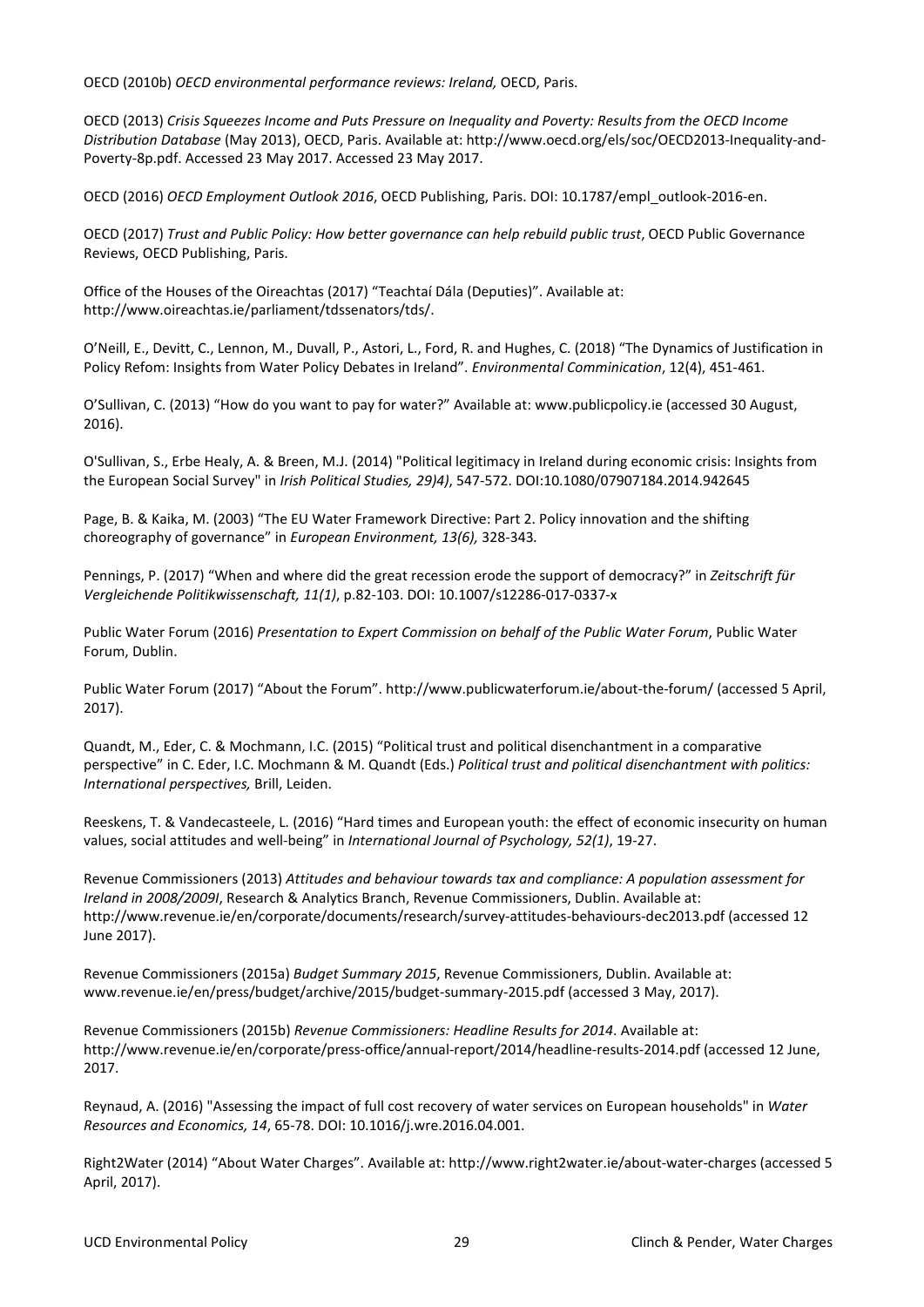Right2Water (2016) *Right2Water submission to the Expert Commission on Domestic Public Water Services*. Available at: http://www.right2water.ie/file/right2water-submission-expert-commission-domestic-public-water-services-final-1pdf (accessed 5 April, 2017).

Rogers, P., de Silva, R. & Bhatia, R. (2002) "Water is an economic good: How to use prices to promote equity, efficiency and sustainability" in *Water Policy, 4*, 1-17.

Roth, F., Nowak-Lehmann, F. D. & Otter, T. (2011) 'Has the Financial Crisis Shattered Citizens' Trust in National and European government Institutions?' Centre for European Policy Studies (CEPS) Working Document, available at: http://www.ceps.be/book/has-financial-crisis-shattered-citizens%E2%80%99-trust-national-and-europeangovernmental-institutions (accessed 25 April, 2017).

Russell, S. & Fielding, K. (2010) "Water demand management research: A psychological perspective" in *Water Resources Research, 46(5)*, 1-12. DOI: 10.1029/2009WR00840.

Salzman, J. (2006) "Thirst: a short history of drinking water" in *Yale Journal of Law & the Humanities 17(3)*, 94–121.

Savenije, H. & van der Zaag, P. (2009) "Water as an Economic Good and Demand Management: Paradigms with Pitfalls" in *Water International, 27(1)*, 98-104. DOI: 10.1080/0250806020686982.

Scott, S. (2003) "Abolition of domestic water charges in Ireland. Economic incentives and water resource management", The World Water Resources Management Group on Economic Incentives, Washington.

Sheridan, K. (2003) "Lifting the lid: What's driving the bin protests? Is it just political jockeying ahead of next year's local elections, or are people fed up with 'double taxes'", Irish Times, 18th October, 2003. Available at: xxx (Accessed on 27 March, 2017).

Shiel, M. (2007) "Electricity for social development in Ireland" in Douglas Barnes (Ed.) *The Challenge of Rural Electrification: Strategies for developing countries*, Resources for the Future, Washington, pp.319-339.

Sinn Féin (2015) "Water is a human right and must be protected from privatisation". Available at: http://www.sinnfein.ie/contents/34742 (accessed 8 March, 2017).

Steg, L. & Sievers, I. (2000) "Cultural theory and individual perceptions of environmental risk" in *Environment and Behavior*, 32(2): 250-269.

Sustainable Water Network (SWAN) (2016) *Submission to the Expert Water Commission On behalf of the following organisations: Coastwatch, Cork Environmental Forum, Friends of the Earth and Voice of Irish Concern for the Environment*, SWAN Ireland, Dublin.

Sultana, F. & Loftus, A. (2012) "The right to water: prospects and possibilities" in F. Sultana & A. Loftus (Eds.) *The right to water: Politics, governance and social struggles*, Earthscan, London, pp.1-18.

Syme, G.J., Nancarrow, B.E. & McCreddin, J.A. (1999) "Defining the components of fairness in the allocation of water to environmental and human uses" in *Journal of Environmental Management, 57,* 51-70.

TASC (2012) *Water charges: an equality-proofed approach.* February 2012. Available at: http://www.environ.ie/en/Environment/Water/WaterSectorReform/Submissions/Organisations/FileDownLoad,31833, en.pdf (accessed 8 November, 2016).

TASC (2013) *Paying for Water: Equity, efficiency and sustainability*, TASC, Dublin.

TNS Opinion & Social (2014) S*pecial Eurobarometer 416. "Attitudes of European citizens towards the environment".*  Directorate-General for Environment, Brussels. DOI: 10.2779/25662.

Tversky, A. & Kahneman, D. (1981) "The framing of decisions and the psychology of choice" in *Science, 211(4481)*, 453- 458.